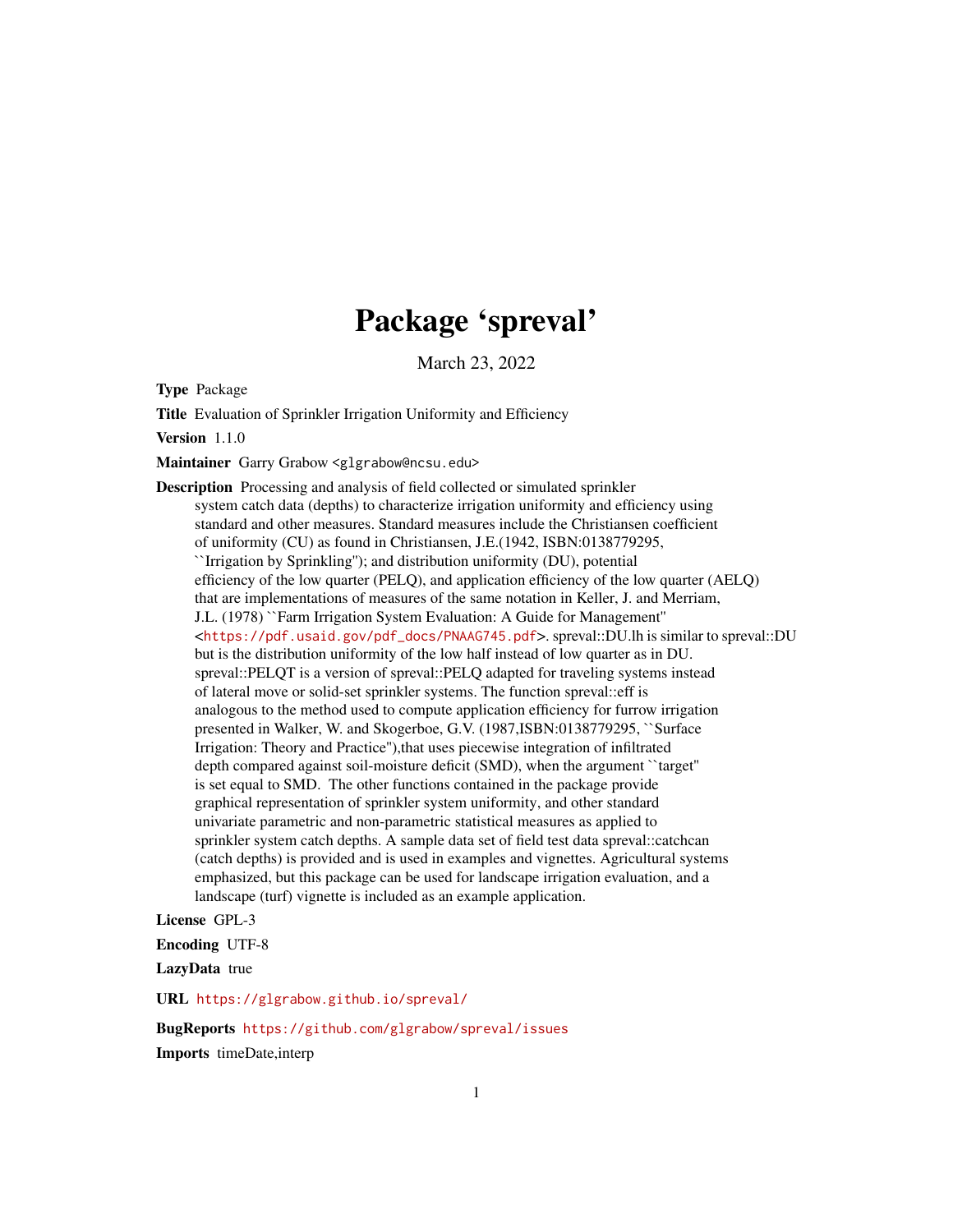Suggests fields,knitr, rmarkdown,plotrix VignetteBuilder knitr RoxygenNote 7.1.1 NeedsCompilation no Author Garry Grabow [aut, cre, cph] (<<https://orcid.org/0000-0002-9616-2615>>) **Depends**  $R (= 3.5.0)$ Repository CRAN Date/Publication 2022-03-23 17:50:02 UTC

## R topics documented:

| Index |       | 24             |
|-------|-------|----------------|
|       |       |                |
|       |       |                |
|       |       |                |
|       |       |                |
|       |       |                |
|       |       |                |
|       |       |                |
|       |       |                |
|       |       |                |
|       |       |                |
|       |       |                |
|       |       | -9             |
|       |       | -8             |
|       |       | 7              |
|       |       | 5              |
|       |       | $\overline{4}$ |
|       | adper | $\mathcal{D}$  |

<span id="page-1-1"></span>adper *Compute percentiles of area receiving less than and greater than target depth*

### Description

This returns measures of the percentage (fraction) of areas receiving less or more application than the target depth, assuming catch cans represent approximately equal areas. It also a measure of adequacy and efficiency determined from areas of a density curve receiving amounts equal to or more of the target (adequacy) and less than or equal to target (efficiency).

#### Usage

adper(x,target,plot=TRUE)

#### <span id="page-1-0"></span> $2 \cos \theta$  adpertises the set of  $\theta$  and  $\theta$  and  $\theta$  and  $\theta$  and  $\theta$  and  $\theta$  and  $\theta$  and  $\theta$  and  $\theta$  and  $\theta$  and  $\theta$  and  $\theta$  and  $\theta$  and  $\theta$  and  $\theta$  and  $\theta$  and  $\theta$  and  $\theta$  and  $\theta$  and  $\theta$  and  $\theta$  and  $\$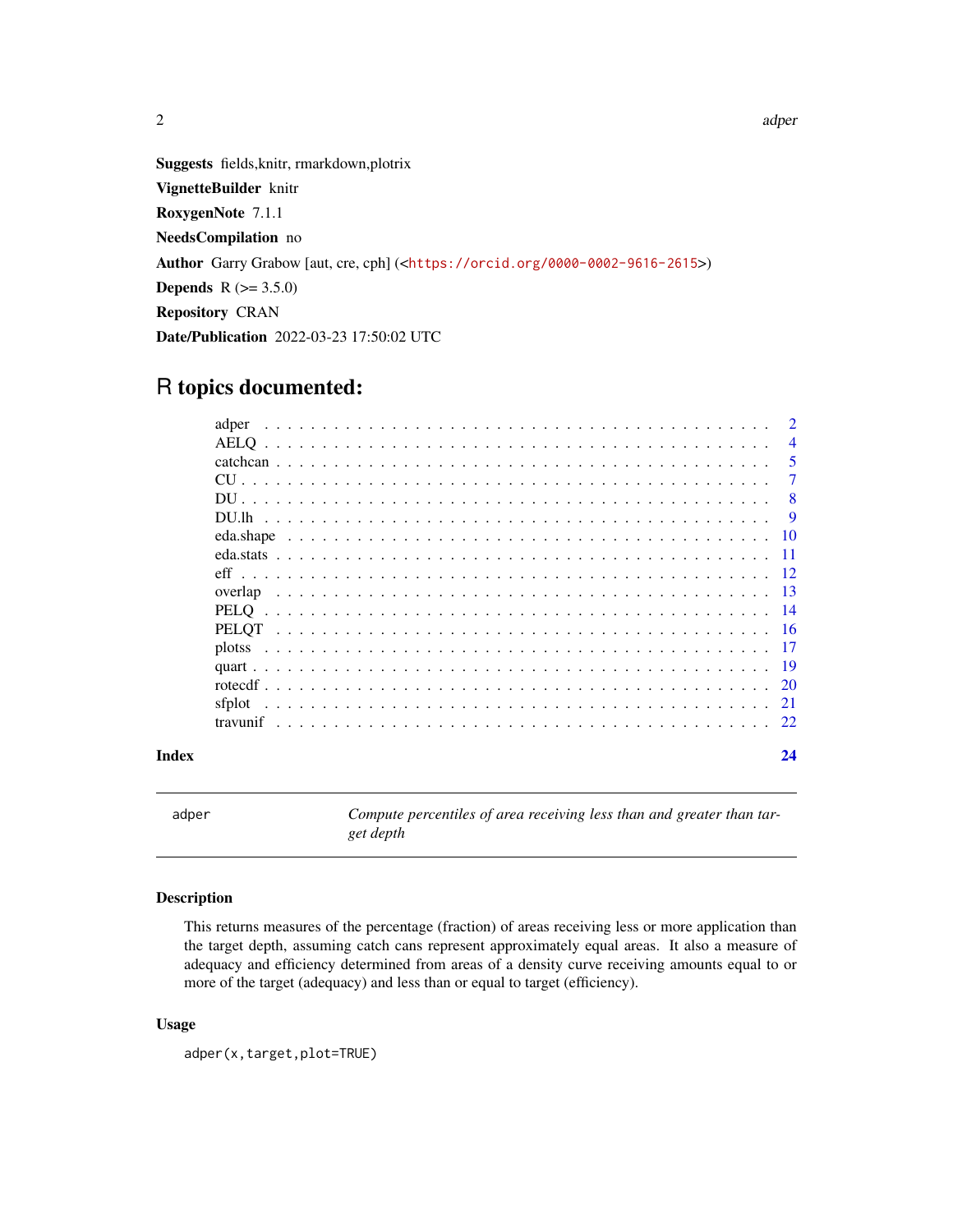#### <span id="page-2-0"></span>adper 3

#### Arguments

| X      | array of catch can depths.                                      |
|--------|-----------------------------------------------------------------|
| target | target depth meant to be applied.                               |
| plot   | logical; plot density and ecdf plots of depths and target line. |

#### Details

results are given as determined by both a density function and empirical cumulative distribution function (ecdf). If target is equal to soil moisture depletion, then 1- efficiency is the percentile of area that loses water to deep percolation (not held in root zone). Adequacy and efficiency (eff) percentiles should add to approximately 1.0. Note that definitions of adequacy and efficiency here based only on percentiles is not a standard definition as deviation from target depth is not considered. See [eff](#page-11-1) for a more traditional approach.

#### Value

named list, including;

adequacy.density

|               | percentile receiving $>=$ target amount determined from density curve      |
|---------------|----------------------------------------------------------------------------|
| eff.densitv   | percentile receiving $\leq$ target amount as determined from density curve |
| adequacy.ecdf | same as adequacy.density but as determined from ecdf function              |
| eff.ecdf      | same as eff. density but as determined from ecdf function                  |

#### Author(s)

Garry Grabow <glgrabow@ncsu.edu>

#### See Also

[eff](#page-11-1), [density](#page-0-0),[ecdf](#page-0-0)

#### Examples

```
#data from same exercise as PELQ example
x<-c(.23,.31,.24,.24,.28,.31,.27,.22,.26,.31,
.31,.25,.20,.22,.32)# catch can depths in inches caught during 1.0 hr. test
x<-x*23.5 # extend to 23.5 hour irrigation
target<-4.4 # replace soil water deficit of 4.4 in.
adper(x,target)
#change target to average catch
target2<-mean(x)
adper(x,target2)
```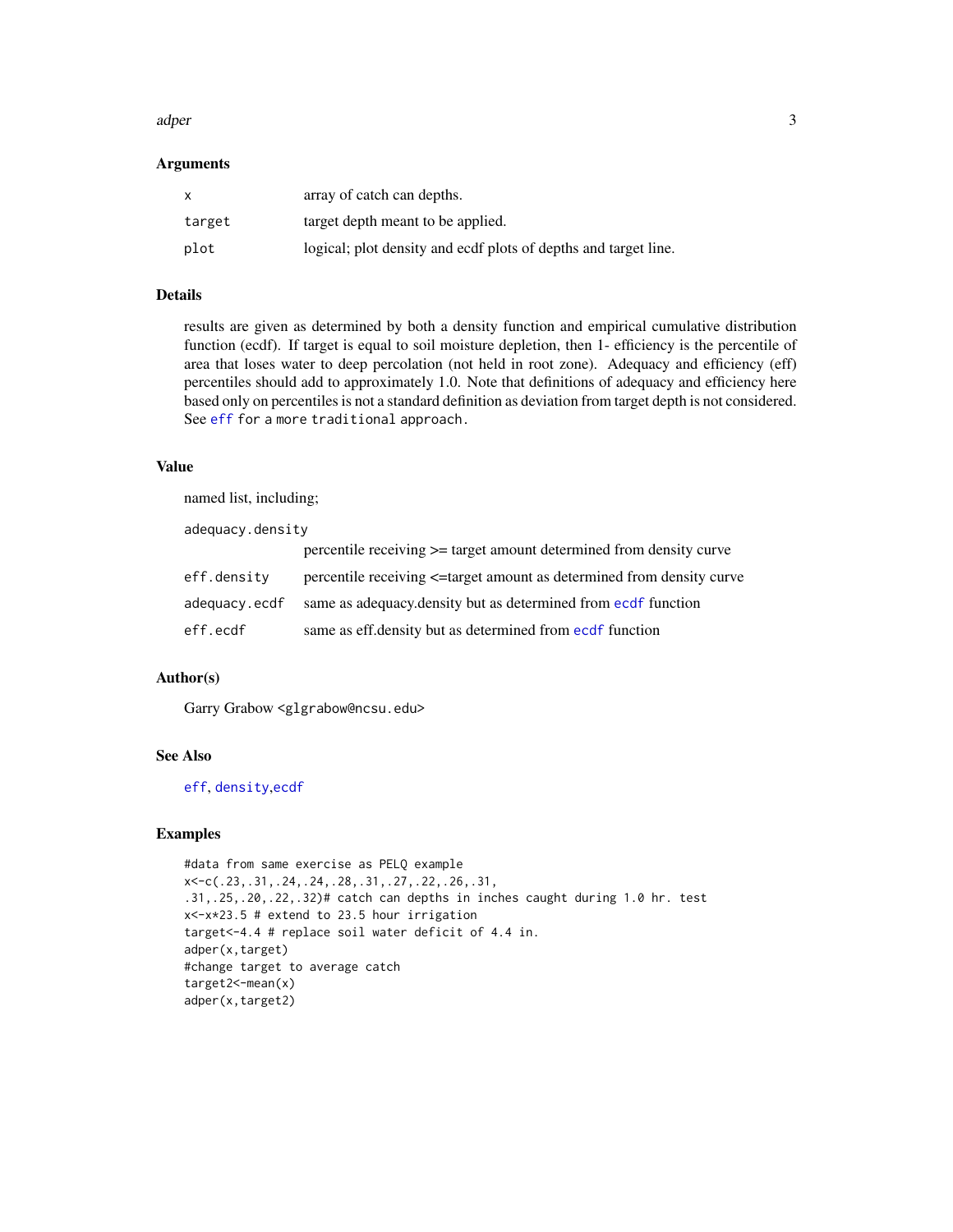<span id="page-3-0"></span>4 AELQ

<span id="page-3-1"></span>AELQ *Application efficiency of the low quarter, (AELQ) for a sprinkler irrigation system*

#### Description

AELQ is a measure of both operation (duration of irrigation) and inherent sprinkler system uniformity. AELQ is based upon soil moisture depletion (SMD) at time of irrigation, the system application rate, and irrigation duration. If the low quarter caught depth is less than or equal to the SMD, AELQ is calculated as the low quarter average caught depth (from catch cans) divided by the average applied depth (sys. app. rate x duration). If the infiltrated (caught) low quarter depth is greater than SMD, AELQ is calculated as SMD/avg. applied depth in %. Whenever the irrigation (caught or infiltrated) in the low quarter exactly matches the SMD in the low quarter AELQ=PELQ. If the duration of irrigation is such that the infiltrated depth exceeds the SMD, then AELQ will be less than PELQ.

#### Usage

AELQ(x, rate,ss,sl,dur,smd,SI=TRUE)

#### Arguments

| x         | array of catch can caught rates - not depths (mm/hr or in/hr).                                                                                         |
|-----------|--------------------------------------------------------------------------------------------------------------------------------------------------------|
| rate      | sprinkler discharge rate (lpm or gpm).                                                                                                                 |
| SS        | sprinkler spacing (m or ft).                                                                                                                           |
| sl        | lateral spacing (m or ft).                                                                                                                             |
| dur       | duration of irrigation event, hr                                                                                                                       |
| smd       | soil moisture depletion at begin irrigation, mm or in.                                                                                                 |
| <b>SI</b> | logical; units SI (mm, m, lpm) or US Customary (in., ft, gpm). SI (TRUE) is<br>default.                                                                |
|           | x will be used to determine mode of AELQ computation by determining if the<br>low quarter catch rate (and depth) is less than or greater than the SMD. |

#### Value

AELQ (application efficiency of low quarter, %)

#### Author(s)

Garry Grabow <glgrabow@ncsu.edu>

#### References

Mirriam and Keller, 1978. Farm System Irrigation Evaluation: A Guide for Management. PP 43,44. Utah State University, Logan, Utah. [https://pdf.usaid.gov/pdf\\_docs/PNAAG745.pdf](https://pdf.usaid.gov/pdf_docs/PNAAG745.pdf)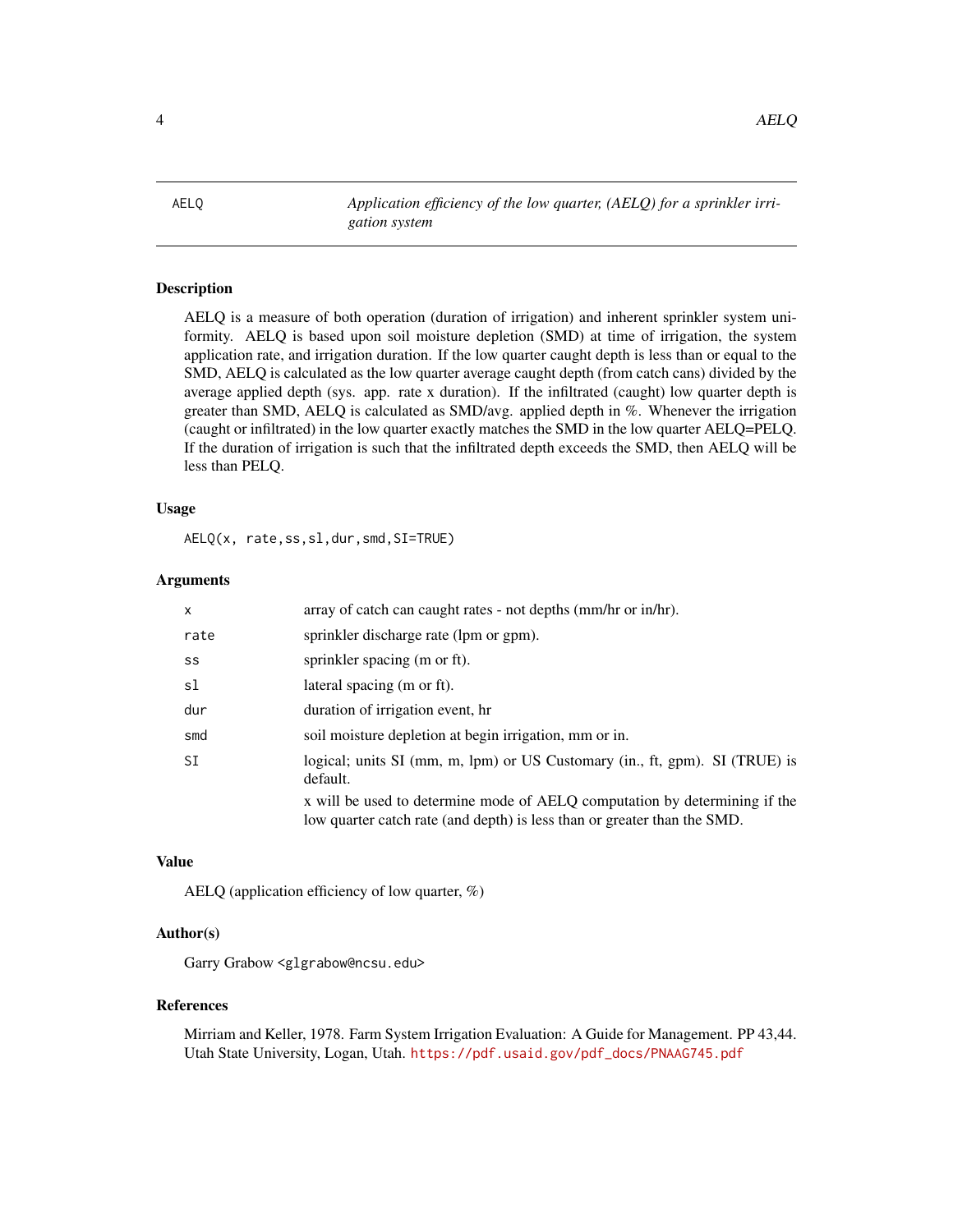#### <span id="page-4-0"></span>catchcan 5 and 5 and 5 and 5 and 5 and 5 and 6 and 6 and 6 and 6 and 6 and 6 and 6 and 6 and 6 and 6 and 6 and 6 and 6 and 6 and 6 and 6 and 6 and 6 and 6 and 6 and 6 and 6 and 6 and 6 and 6 and 6 and 6 and 6 and 6 and 6 a

#### See Also

[PELQ](#page-13-1)

#### Examples

```
#see pp 41-44 of reference document
x<-c(.23,.31,.24,.24,.28,.31,.27,.22,.26,.31,
.31,.25,.20,.22,.32)# catch can depths caught during test converted to in/hr
SI<-FALSE # use U.S. customary units
smd<-4.4 #soil moisture depletion of 4.4 inches
rate<-4.6 # 4.6 gpm sprinkler discharge
sl<-50; ss<-30 # 30 x 50 ft sprinkler x lateral spacing
dur<-23.5 #23.5 hr duration (24 hour set)
AELQ(x,rate,ss,sl,dur,smd,SI)
# now for a lower applied depth for alternate mode of AELQ
#computation
dur<-11.5 #change irrigation duration to a 12 hour set (11.5 hrs)
AELQ(x,rate,ss,sl,dur,smd,SI)
```
catchcan *catch can data*

#### **Description**

Three catch can data sets, one each for lateral, hose pull, and solid set sprinkler systems.

#### Usage

```
data("catchcan")
```
#### Format

A named list of 4 catch can data sets; lateral, traveler, solid.set and landscape.

catchcan\$lateral 6x7 matrix of catch can data, units are in./hr. Grid spacing of 10 ft x 10 ft

ln a numeric vector of catch can data - nth can to left of lateral

rn a numeric vector of catch can data - nth can to right of lateral

catachcan\$traveler 16X2 matrix of catch can data. Effective (lane) spacing is 224 ft in example.

station distance (ft) of catch can relative to hose (0), neg. is left of hose in plan view

depth collected depth, in.

catchcan\$solid.set 4x4 matrix of catch can data, units are in. Can grid spacing of 20 ft x 20 ft inside of 4 operating sprinklers on 80x80 ft sprinkler x lateral spacing.

catchcan\$landscape 9X7 matrix of catch can data, units are in ml. Can grid spacing of 9 X 9 ft.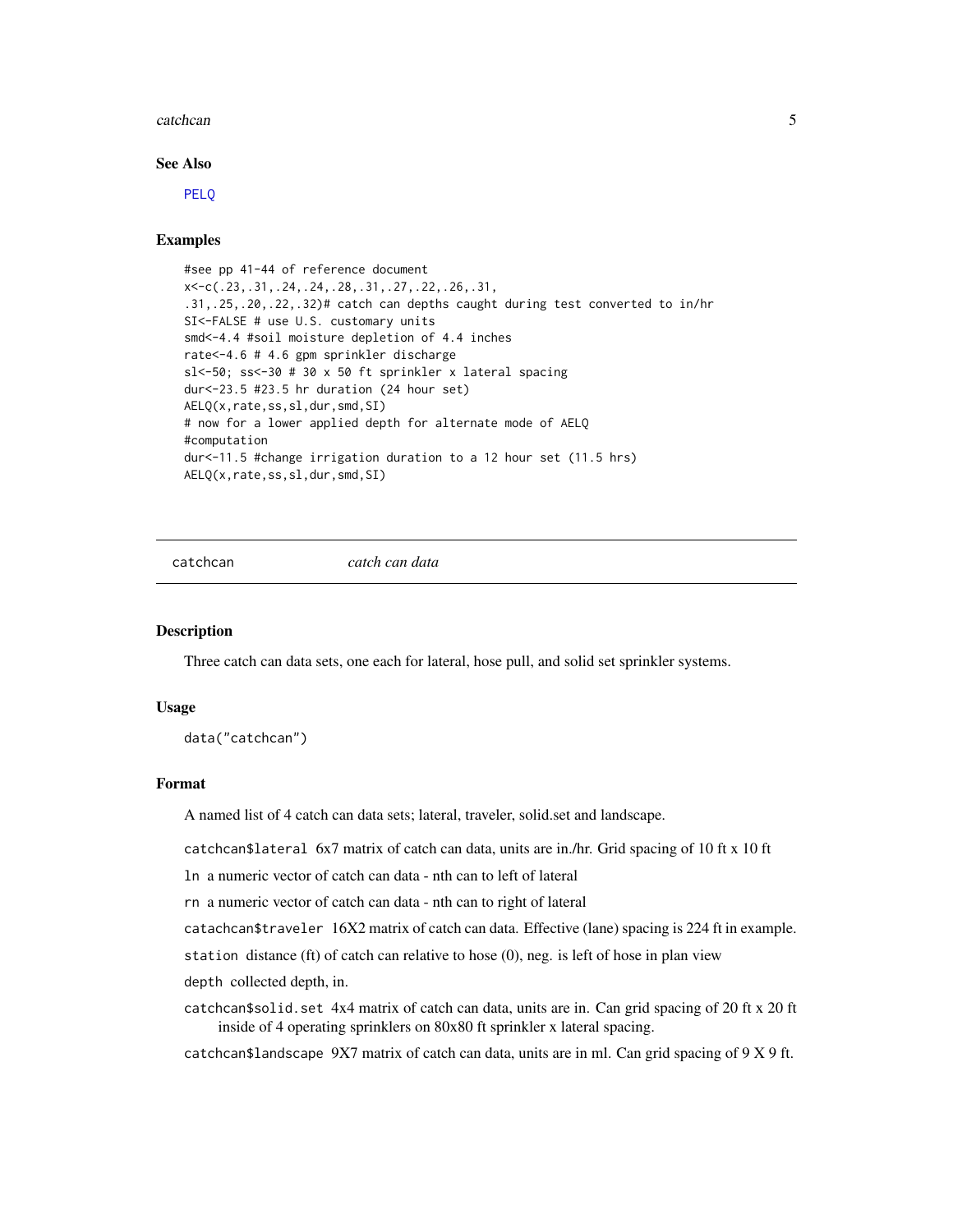#### Source

(lateral)Form II-1, item 10, p.29. Utah State University, Logan, Utah. [https://pdf.usaid.gov/](https://pdf.usaid.gov/pdf_docs/PNAAG745.pdf) [pdf\\_docs/PNAAG745.pdf](https://pdf.usaid.gov/pdf_docs/PNAAG745.pdf)

(traveler)Table 1, pg. 8. Evans, R.O., Barker J.C., Smith J.T., Sheffield R.E. 1997b. Field calibration procedures for animal wastewater application equipment, hard hose and cable tow traveler irrigation system. NC Cooperative Extension Service publication AG-553-2. Raleigh, NC.

(solid set)Work Sheet 1. p. 13. Evans, R.O., Barker J.C., Smith J.T., Sheffield R.E. 1997a. Field calibration procedures for animal wastewater application equipment, stationary sprinkler irrigation system. NC Cooperative Extension Service publication AG 553-1. Raleigh, NC.

#### References

Mirriam and Keller, 1978. Farm System Irrigation Evaluation: A Guide for Management. Form II-1, item 10, p.29. Utah State University, Logan, Utah. [https://pdf.usaid.gov/pdf\\_docs/](https://pdf.usaid.gov/pdf_docs/PNAAG745.pdf) [PNAAG745.pdf](https://pdf.usaid.gov/pdf_docs/PNAAG745.pdf)

Evans, R.O., Barker J.C., Smith J.T., Sheffield R.E. 1997b. Field calibration procedures for animal wastewater application equipment, hard hose and cable tow traveler irrigation system. NC Cooperative Extension Service publication AG-553-2. Raleigh, NC. [https://p2infohouse.org/ref/](https://p2infohouse.org/ref/32/31084/ag-553-2.pdf) [32/31084/ag-553-2.pdf](https://p2infohouse.org/ref/32/31084/ag-553-2.pdf)

Evans, R.O., Barker J.C., Smith J.T., Sheffield R.E. 1997a. Field calibration procedures for animal wastewater application equipment, stationary sprinkler irrigation system. NC Cooperative Extension Service publication AG 553-1. Raleigh, NC. [https://irrigation.wordpress.ncsu.edu/](https://irrigation.wordpress.ncsu.edu/files/2017/01/ag-553-1-stationary-sprinkler.pdf) [files/2017/01/ag-553-1-stationary-sprinkler.pdf](https://irrigation.wordpress.ncsu.edu/files/2017/01/ag-553-1-stationary-sprinkler.pdf)

#### Examples

```
library(fields) # for easy grid construction
data(catchcan)
use.data<-catchcan$lateral #matrix can be viewed as plan view of catch data
#x,y matrix 10 ft x 10 ft catch can spacing
x < -seq(-35, 25, 10) # x=0 is lateral position
y<-seq(55,5,-10) #plan view top to bottom
grd<-list(x,y) # prepare list for make.surface function [fields]
grid<-make.surface.grid(grd)
plot(grid)
labels<-matrix(t(use.data),ncol=1)#transpose matrix and stack rows into 1 column
text(grid[ ,1],grid[ ,2],labels,cex=0.8,pos=1) # plot catch data at collection point
```

```
## or plot using function plotss. Shows test data from 1 lateral with no overlap.
cdata<-cbind(grid[ ,1],grid[ ,2],labels) #construct required catch can data matrix
sp.x \le rep(\emptyset,3); sp.y \le seg(60,0,-30)# sprinkler spacing (y) = 30 ft, plot top to bottom
sploc<-cbind(sp.x,sp.y) #construct required sprinkler location matrix
plotss(cdata,sploc)
```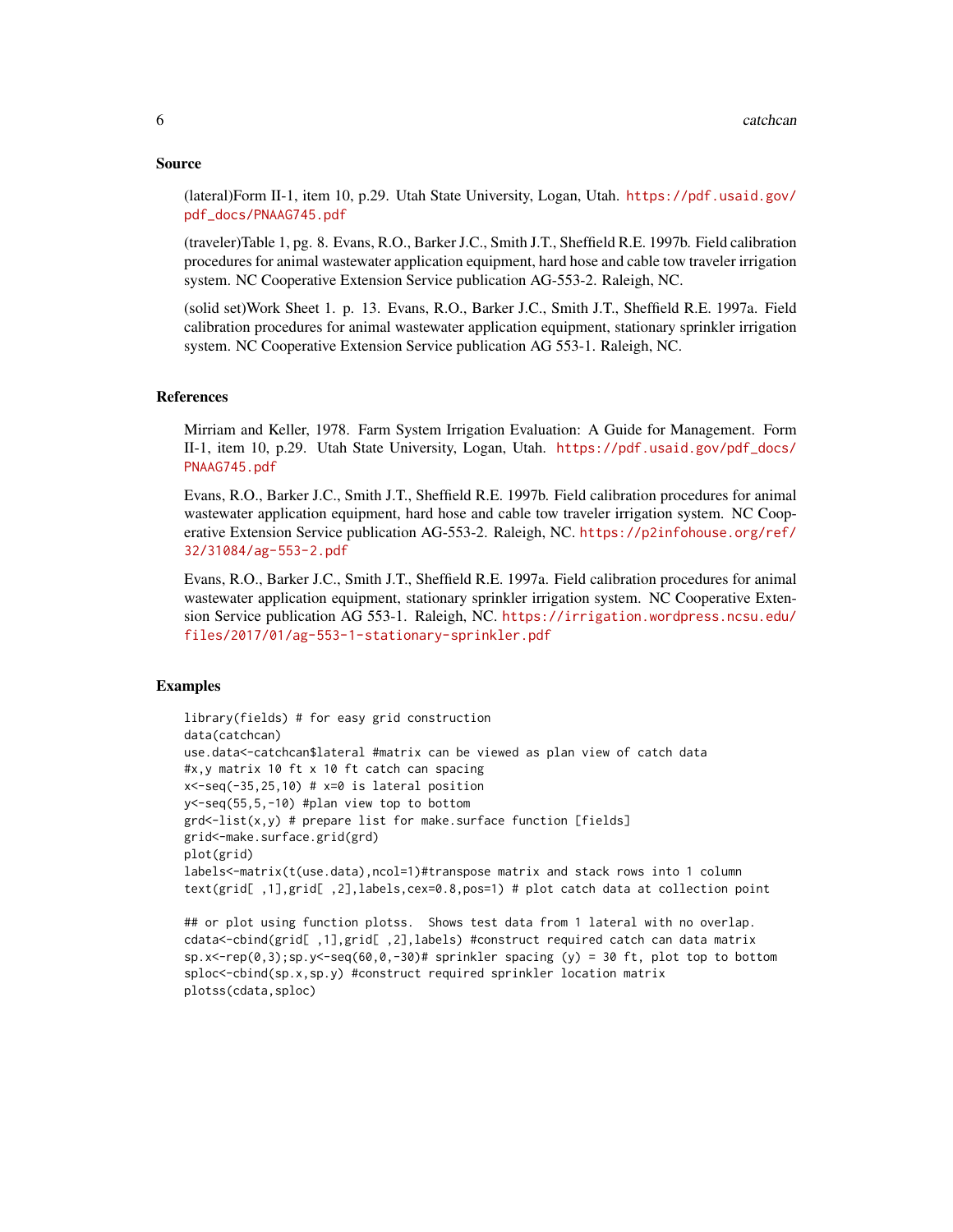#### Description

Compute Christiansen Coefficient of Uniformity (CU or UC). Coefficient is based upon the average deviation from the mean value and the mean value.

#### Usage

 $CU(x)$ 

#### Arguments

x numeric array of catch can data. Array may include missing (NA) data. NA values will be removed in function.

#### Details

$$
CU = 100(1.0 - \sum X/(nm))
$$

where  $X = |z - m|$ ; absolute deviation of catch z from average catch m based on n observations (catches).

#### Value

CU value in percentage. Note that CU can take on a negative value if the average deviation from the mean is greater than the mean.

#### Author(s)

Garry Grabow <glgrabow@ncsu.edu>

#### References

Christiansen, J. E. 1942. Irrigation by sprinkling. California Agricultural Experiment Station Bulletin 670. Berkeley, Cal.: University of California.

Keller, J., and R. D. Bliesner. 2000. Sprinkler and Trickle Irrigation. Caldwell, N.J.: Blackburn Press. ISBN 1-930665-19-9.

#### See Also

[DU](#page-7-1),[DU.lh](#page-8-1)

<span id="page-6-1"></span><span id="page-6-0"></span>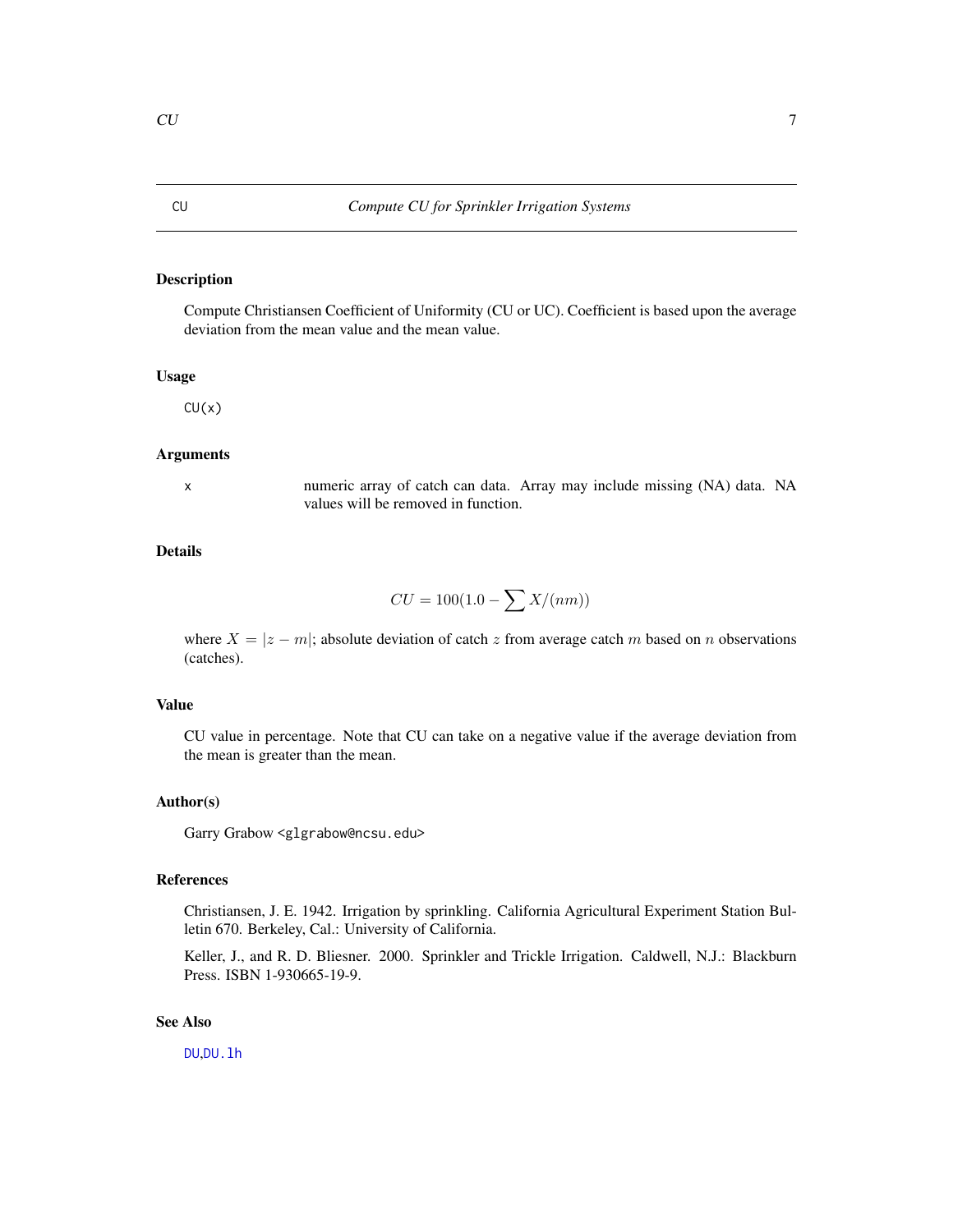<span id="page-7-0"></span>

#### Examples

```
# data below are volumes caught in ml. Catch cans must be of
# equal surface area at top when using volume data
x<-c(47,42,45,24,13,26,33,34,27,30,40,44,32,12,12)
xcu<-CU(x)#round results
curnd<-round(xcu,2)
xcu
curnd
```
<span id="page-7-1"></span>

#### DU *DU of sprinkler irrigation system*

#### Description

Computes DU (distribution uniformity of low quarter) for sprinkler systems using catch can data.

#### Usage

 $DU(x)$ 

#### Arguments

x numeric array of catch can data. Array may include missing (NA) data. NA values will be removed in function.

#### Details

mean of lowest quarter of observations divided by overall mean X 100

#### Value

Distribution Uniformity (of low quarter) in percentage

#### Author(s)

Garry Grabow <glgrabow@ncsu.edu>

#### References

Keller, J., and R. D. Bliesner. 2000. Sprinkler and Trickle Irrigation. Caldwell, N.J.: Blackburn Press. ISBN 1-930665-19-9.

#### See Also

[CU](#page-6-1),[DU.lh](#page-8-1)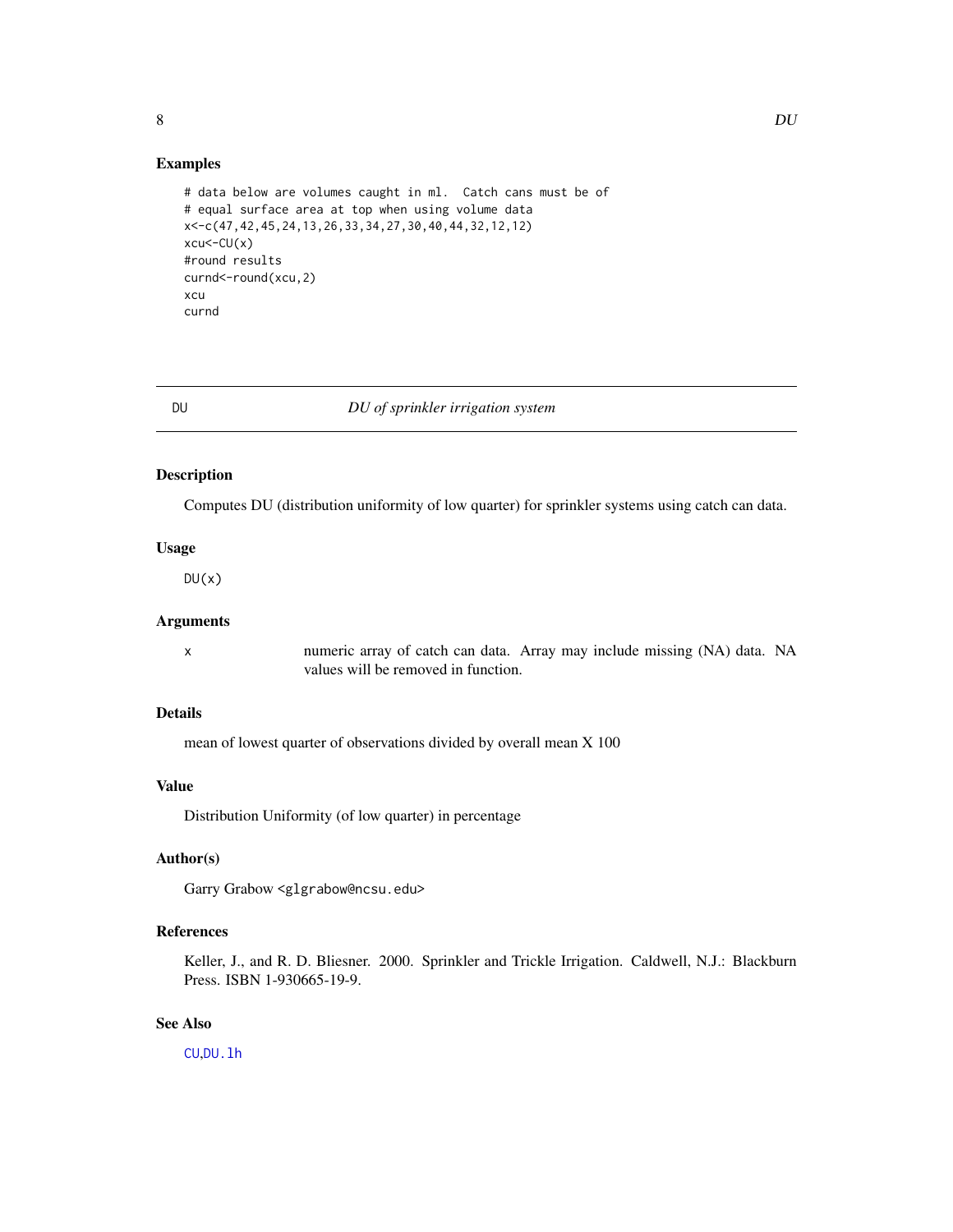#### <span id="page-8-0"></span> $DU.h$  9

#### Examples

```
# data below are volumes caught in ml. Catch cans must be of
# equal surface area at top when using volume data
x<-c(47,42,45,24,13,26,33,34,27,30,40,44,32,12,12)
xdu<-DU(x)
#round results
durnd<-round(xdu,2)
xdu
durnd
```
<span id="page-8-1"></span>DU.lh *Compute distribution uniformity of lower half*

#### Description

Computes uniformity of lower half of a solid set sprinkler system vs. lower quarter as does DU. Note that this computation uses the same method as low quarter, except it uses the observations of the low half rather than low quarter. It does not use an empirical equation that converts DU (low quarter) to DUlh (lower half) as some have proposed.

#### Usage

 $DU.lh(x)$ 

#### Arguments

x a numeric array of catch depths or volumes. Array may include missing (NA) data. NA values will be removed in function.

#### Details

mean of lower half of ranked data divided by overall mean x 100.

#### Value

DU of lower half value in percentage.

#### Author(s)

Garry Grabow <glgrabow@ncsu.edu>

#### See Also

[CU](#page-6-1),[DU](#page-7-1)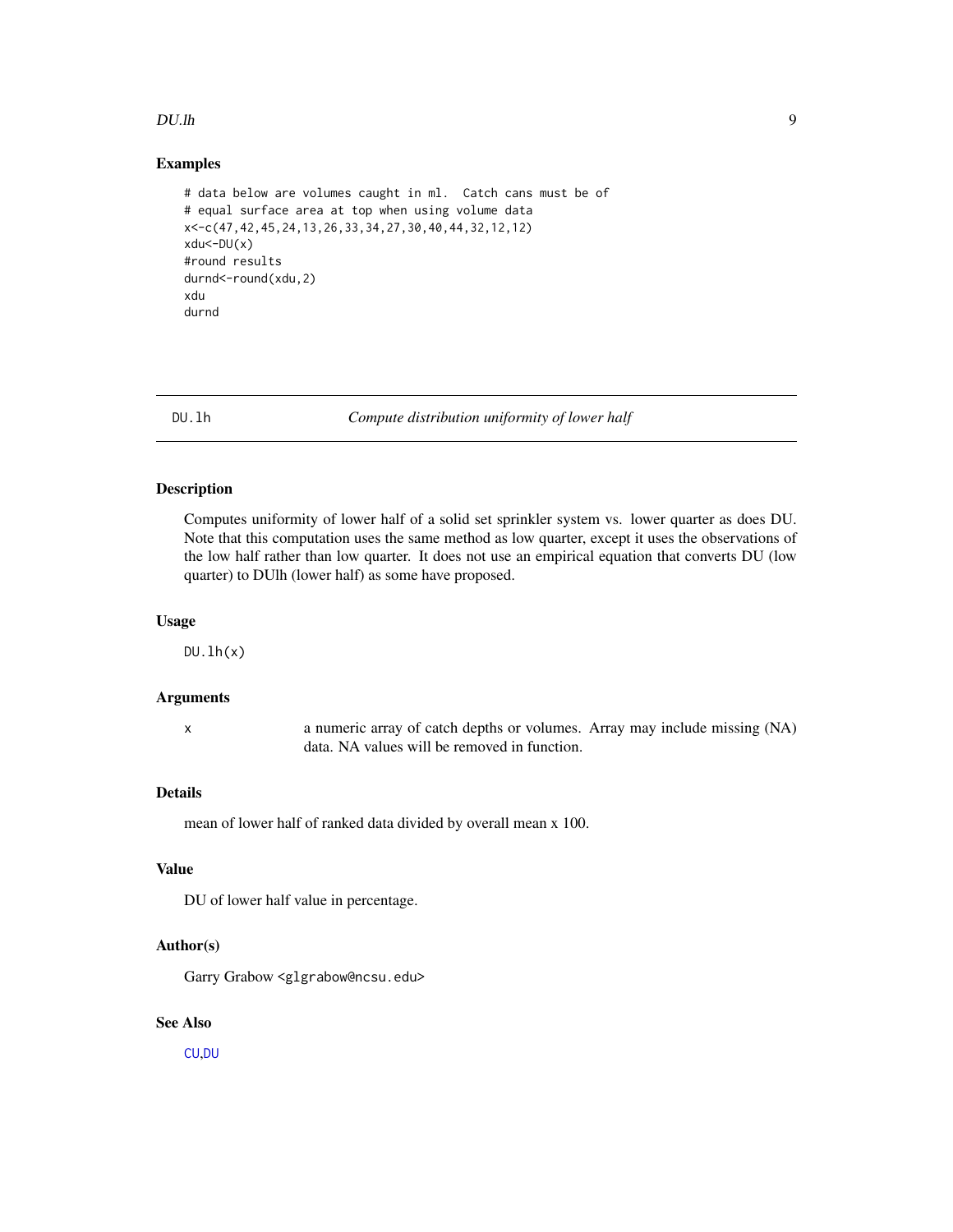#### <span id="page-9-0"></span>Examples

```
# data below are volumes caught in ml. Catch cans must be of
# equal surface area at top when using volume data
x<-c(47,42,45,24,13,26,33,34,27,30,40,44,32,12,12)
xdulh<-DU.lh(x)
#round results
dulhrnd<-round(xdulh,2)
xdulh
dulhrnd
```
<span id="page-9-1"></span>

eda.shape *Generate distribution plots of an array.*

#### Description

Generate histogram, boxplot, density, and quartile plots.

#### Usage

eda.shape(x,qq=TRUE,main=NULL,xlab,...)

#### Arguments

| X         | numeric array.                                                                                                                |
|-----------|-------------------------------------------------------------------------------------------------------------------------------|
| qq        | logical; for plotting quartile plot, default=TRUE.                                                                            |
| main      | character; main title for plots.                                                                                              |
| xlab      | x axis label for histogram and density plots, y axis label for boxplot. If not<br>provided, will default to name of object x. |
| $\ddotsc$ | additional graphical parameters to pass to the plot functions called within 'eda.shape'.                                      |

#### Details

This function is modified from the SPlus version of the same name, see references. Additional graphical parameters passed to 'eda.shape' are ignored if not applicable/accepted by all internally called plot functions to prevent warning messages and/or null plots. To suppress axis labeling pass ann=FALSE as additional argument.

#### Value

Four plots on one page [mfrow =  $c(2, 2)$ ]- histogram, boxplot, density, and quartile.

#### Note

Wrapper functions for each internally called plot type strip graphical parameters that are not applicable to the specific plot type to prevent warnings and errors.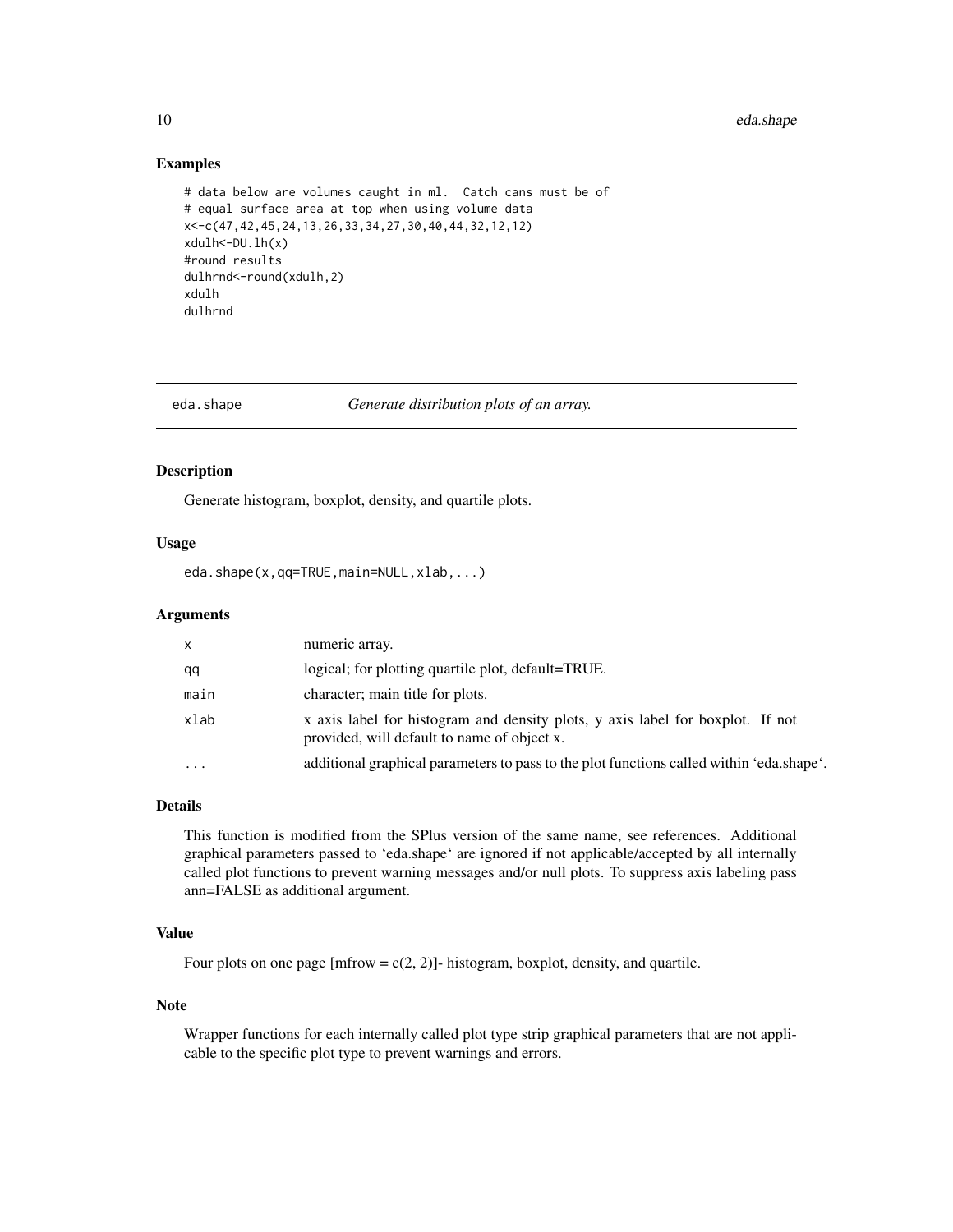#### <span id="page-10-0"></span>eda.stats 11

#### Author(s)

Garry Grabow <glgrabow@ncsu.edu >

#### References

TIBCO Spotfire S+ 8.2 2010. Guide to Statistics, vol. 1, p.124ff.

#### See Also

[eda.stats](#page-10-1),[hist](#page-0-0), [boxplot](#page-0-0),[density](#page-0-0), [qqnorm](#page-0-0)

### Examples

```
#generate and plot univariate normally distributed data
require(graphics)
x<-rnorm(25,1,0.25)
eda.shape(x) #defaults
#add main title, and pass additional parameters, "col" and
#"notch""for notched boxplot
eda.shape(x,main="my normal data",col="blue",notch=TRUE)
```
<span id="page-10-1"></span>

| eda.stats | Summary statistics of a numeric array. |  |
|-----------|----------------------------------------|--|
|           |                                        |  |

#### Description

Generates summary statistics of mean, median, skew, kurtosis, min, max and quartiles.

#### Usage

```
eda.stats(x)
```
#### Arguments

x numeric array

#### Details

requires timeDate library

#### Value

Named list with the following items:

| summary | min, 1st quartile, median, mean, 3rd quartile, max |
|---------|----------------------------------------------------|
| skew    | skewness                                           |
| kurt    | kurtosis                                           |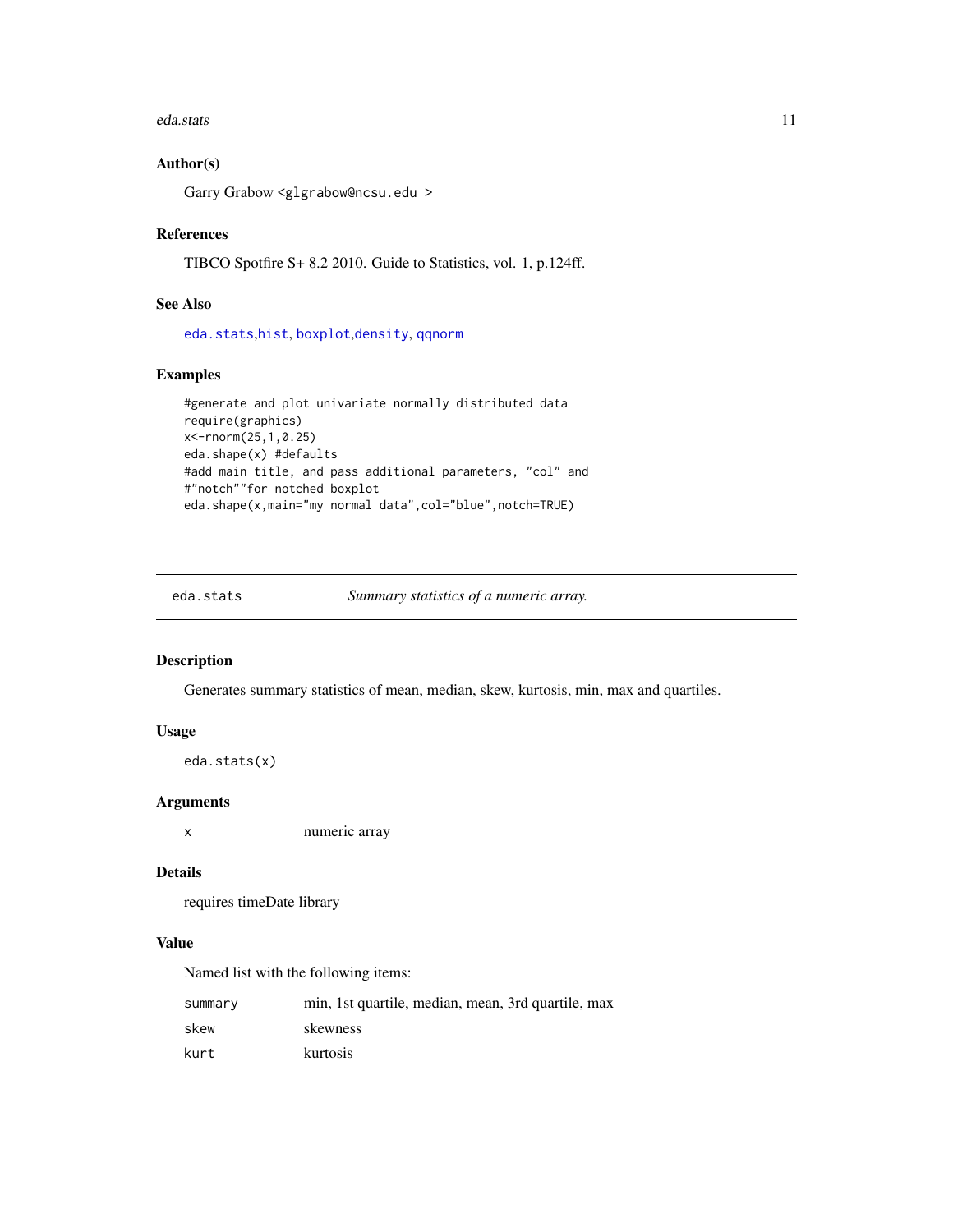#### <span id="page-11-0"></span>Author(s)

Garry Grabow

#### See Also

[eda.shape](#page-9-1), [summary](#page-0-0),[skewness](#page-0-0), [kurtosis](#page-0-0)

#### Examples

```
require(timeDate)
# summary statistics for random normal data
# mean of 1. sd = 0.3ndata<-rnorm(25,1,.3)
eda.stats(ndata)
#summary statistics for right-skewed data
#mean of 1, sd=1
rdata<-rexp(25,rate=1)
eda.stats(rdata)
```
<span id="page-11-1"></span>eff *Application efficiency and adequacy of a sprinkler irrigation system*

#### Description

determines amount of water above and below target depth to determine efficiency and adequacy from catch can data. If target depth is equal to soil moisture depletion in the root zone, all catch can depths greater than target are, in concept, lost to deep percolation and reduce efficiency, and all depths less than target are 100% efficient but reduce adequacy.

#### Usage

eff(x, target)

#### Arguments

|        | numeric array of catch can depths |
|--------|-----------------------------------|
| target | target depth                      |

#### Details

computes efficiency and adequacy as amount of catch equal or less than target depth. Efficiency is defined and calculated as the applied (catch can caught) water retained in root zone divided by the total water applied when the target depth is set equal to the soil moisture deficit (SMD). Adequacy is the amount of catch equal or exceeding the target depth (adequacy). Amounts within the root zone and below the root zone are obtained using the results of 'stats::density' using piecewise integration and normalized to target depth (normally SMD). Both efficiency and adequacy are reported in decimal (not percent) form.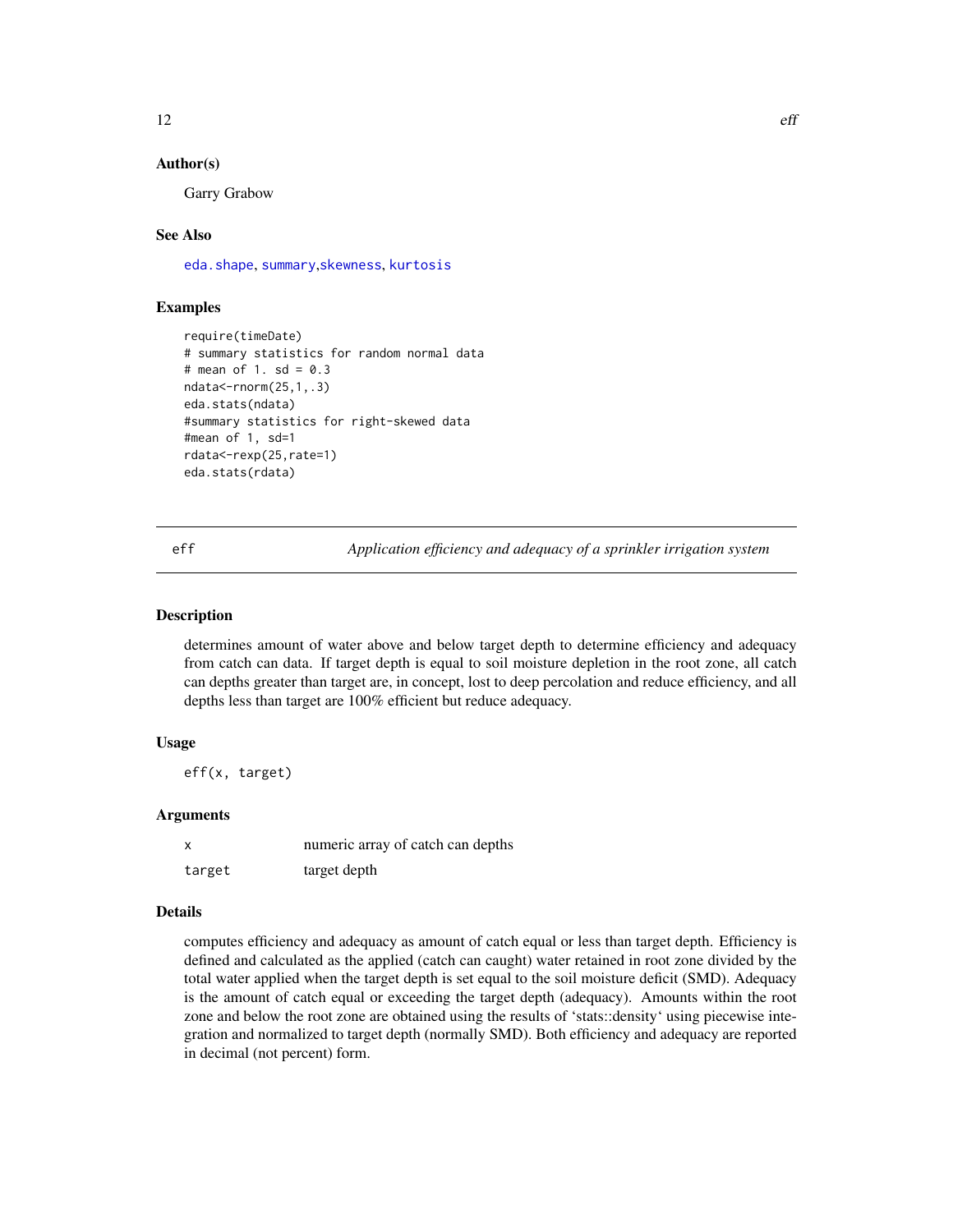#### <span id="page-12-0"></span>overlap to the contract of the contract of the contract of the contract of the contract of the contract of the contract of the contract of the contract of the contract of the contract of the contract of the contract of the

#### Value

A named list with the following items:

| appeff  | application efficiency based on target depth, decimal |
|---------|-------------------------------------------------------|
| appadeg | application adequacy based on target depth, decimal   |

#### Note

If all catch can depths (and resultant density curve) are all below the target depth, the application efficiency is 100%. This assumes that the target depth is equal to the soil water deficit (or less). So deficit irrigation events are likely to be 100% or nearly 100% efficient.

#### Author(s)

Garry Grabow <glgrabow@ncsu.edu>

#### See Also

[adper](#page-1-1)

#### Examples

```
target<-3
# generate data with mean of target amount and high variability (non-uniformity)
x<-rnorm(25,3,1.75)
eff(x,target)
# generate data with mean of target amount and low varibility (uniformity)
xx<-rnorm(25,3,0.5)
eff(xx,target)
```
overlap *Superimpose catch can data*

#### Description

Simulate overlap from adjacent laterals using data from one lateral.

#### Usage

```
overlap(sl,sc,lcdata,rcdata)
```
#### Arguments

| sl        | lateral spacing.                                                        |
|-----------|-------------------------------------------------------------------------|
| <b>SC</b> | catch can spacing perpendicular to lateral.                             |
| lcdata    | data from cans left of lateral; order is proximal to distal of lateral. |
| rcdata    | data from cans right of lateral; order as in lodata.                    |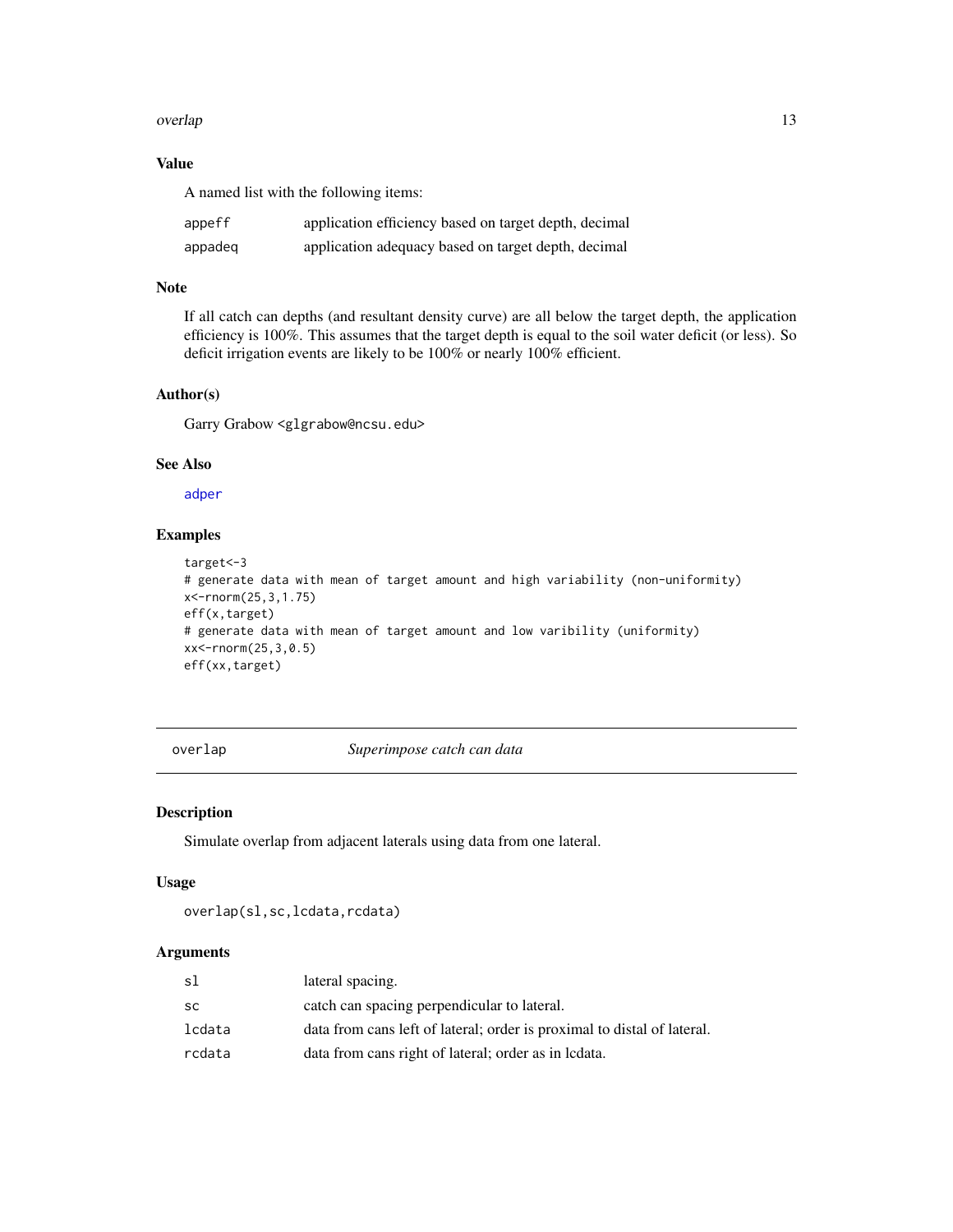#### <span id="page-13-0"></span>Details

Superimposes and sums one row of catch can data as if adjacent lateral had same catch pattern. Repeat function for multiple rows of catch cans between laterals, to normally include all rows of cans between two sprinklers.

#### Value

A named list with the following items:

| sum.left  | numeric array of summed overlap catch can data between tested lateral and sim-<br>ulated lateral to the left.  |
|-----------|----------------------------------------------------------------------------------------------------------------|
| sum.right | numeric array of summed overlap catch can data between tested lateral and sim-<br>ulated lateral to the right. |

#### **Note**

both items of list will have same summed values but in inversely ordered. Only can data receiving water need to be entered into lcdata and rcdata. The function will automatically produce "phantom cans" to fill between adjacent laterals if not entered and set catch to 0.

#### Author(s)

Garry Grabow <glgrabow@ncsu.edu>

#### Examples

```
sl<-60 #lateral spacing. Units are feet
sc<-10 #catch cans spacing along single "row". Units are feet
#note that neither lcdata or rcdata have 6 cans. function will generate "0" cans.
lcdata<-c(0.28,0.24,0.21,0.10)
rcdata<-c(0.23,0.21,0.3)
#generate summed catch for one row at 60 foot lateral spacing
spacing.60<-overlap(sl,sc,lcdata,rcdata)
spacing.60
#now generate summed catch assuming a 50 foot lateral spacing
sl<-50
spacing.50<-overlap(sl,sc,lcdata,rcdata)
spacing.50
```
<span id="page-13-1"></span>PELQ *Potential application efficiency of low quarter for a sprinkler irrigation system.*

#### Description

This function determines PELQ as the average of the low quarter catch rates divided by the average catch rate of applied water. As such is is a measure of the potential of the sprinkler irrigation system considering uniformity (low quarter) and any losses due to drift and evaporation (uses catch can rates).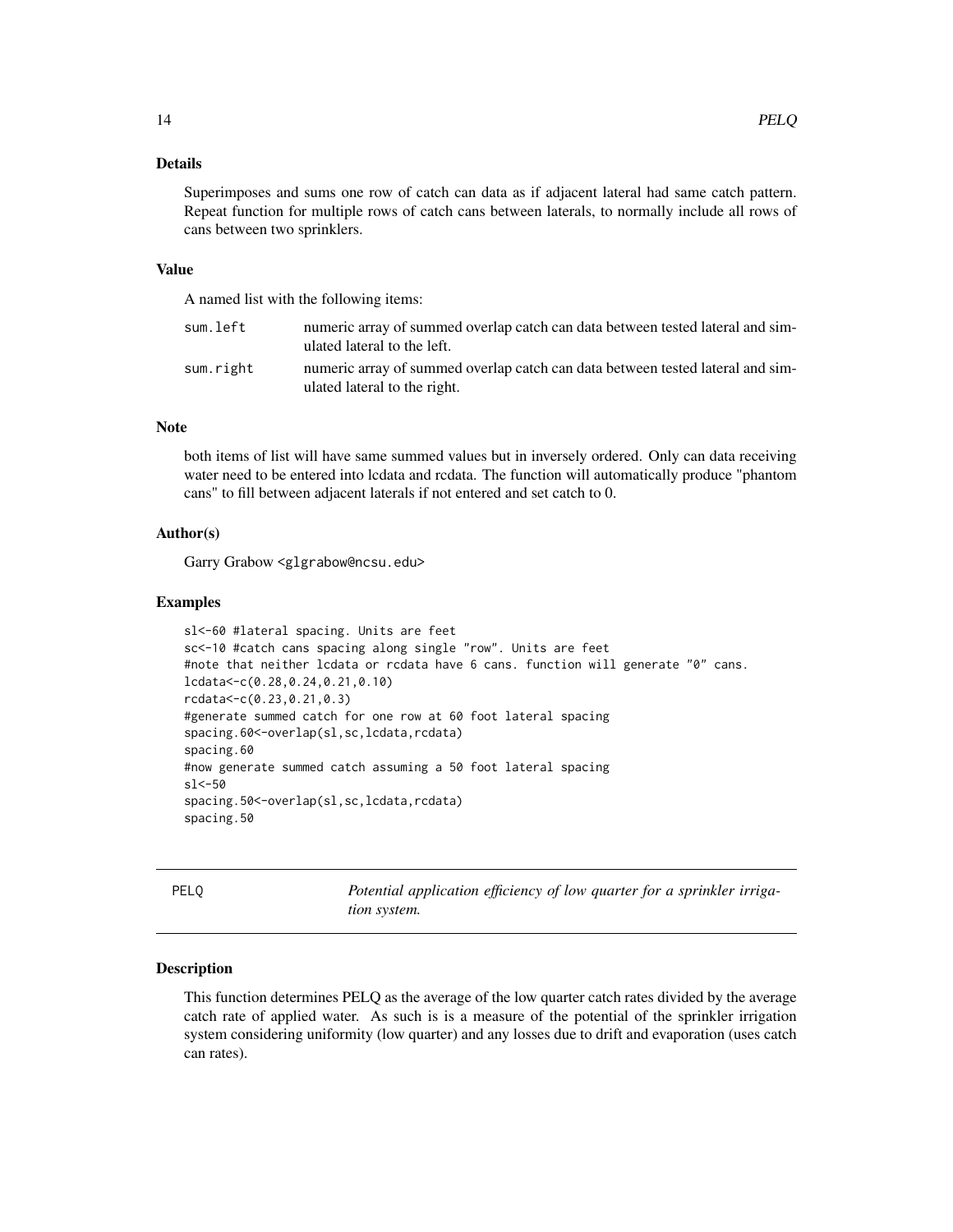#### <span id="page-14-0"></span> $PELQ$  and the set of the set of the set of the set of the set of the set of the set of the set of the set of the set of the set of the set of the set of the set of the set of the set of the set of the set of the set of th

#### Usage

PELQ(x, SI=TRUE, rate, ss, sl, dur)

#### Arguments

| $\mathsf{x}$ | numeric array of catch can depths.                                                      |
|--------------|-----------------------------------------------------------------------------------------|
| SΙ           | logical; units SI (mm, m, lpm) or US Customary (in., ft, gpm). SI (TRUE) is<br>default. |
| rate         | sprinkler discharge rate (lpm or gpm).                                                  |
| SS           | sprinkler spacing (m or ft).                                                            |
| sl           | lateral spacing (m or ft).                                                              |
| dur          | duration of irrigation event, hr.                                                       |

#### Details

catch can depths converted to catch rates.

#### Value

PELQ (potential application efficiency of low quarter, %

#### Author(s)

Garry Grabow <glgrabow@ncsu.edu>

#### References

Mirriam and Keller, 1978. Farm System Irrigation Evaluation: A Guide for Management. PP 41-43. Utah State University, Logan, Utah. [https://pdf.usaid.gov/pdf\\_docs/PNAAG745.pdf](https://pdf.usaid.gov/pdf_docs/PNAAG745.pdf)

#### See Also

[PELQT](#page-15-1),[AELQ](#page-3-1)

#### Examples

#see pp 41-43 of reference document SI<-FALSE # use U.S. customary units x<-c(.23,.31,.24,.24,.28,.31,.27,.22,.26,.31, .31,.25,.20,.22,.32)# catch can depths caught during test converted to in/hr rate<-4.6 # 4.6 gpm sprinkler discharge rate (measured) sl<-50; ss<-30 # 30 x 50 ft sprinkler x lateral spacing dur<-1 # 1 hr test duration (dur. in min) PELQ(x, SI=FALSE, rate, ss, sl, dur)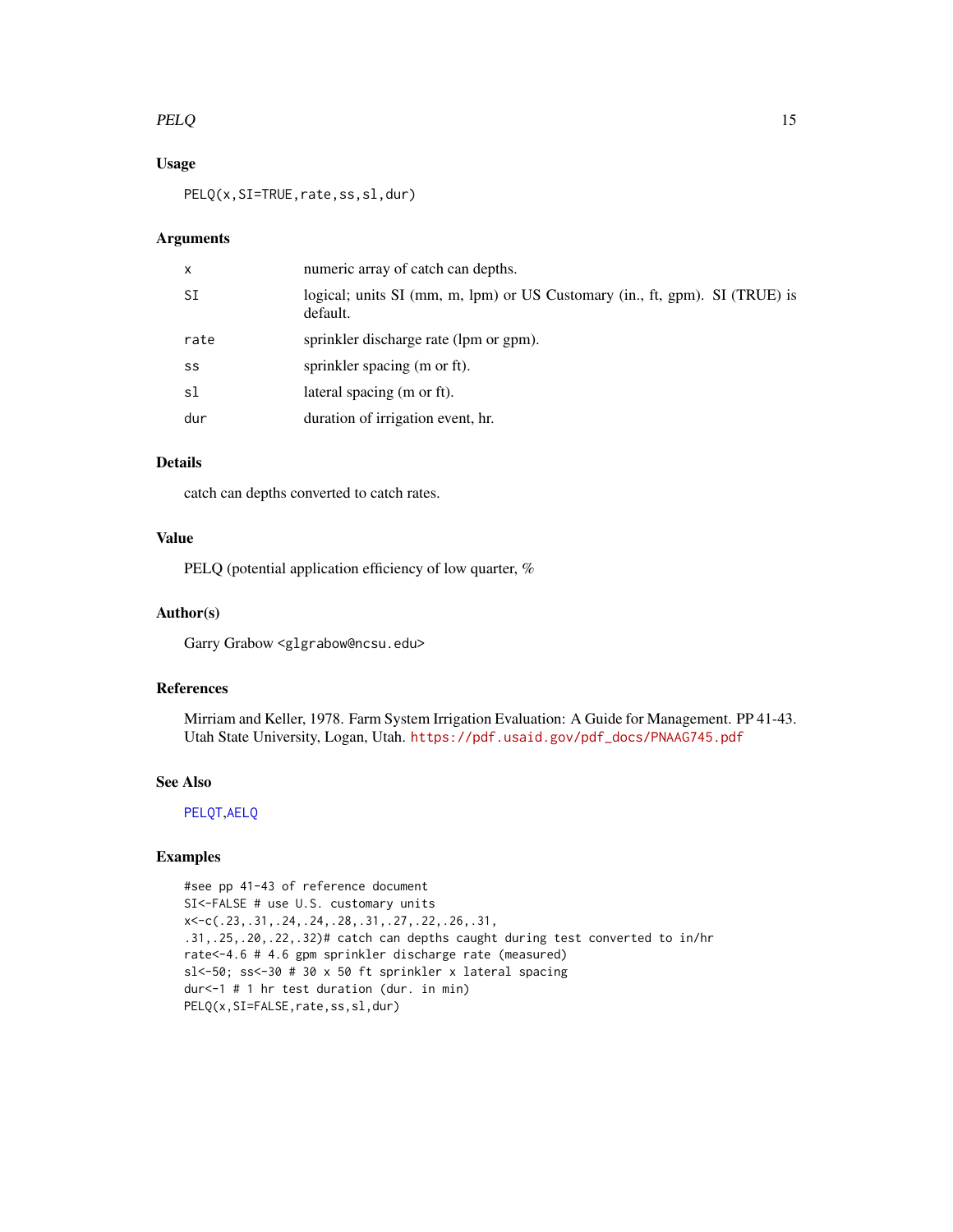<span id="page-15-1"></span><span id="page-15-0"></span>PELQT *Potential application efficiency of low quarter for a traveling irrigation system.*

#### Description

This function determines PELQ as the average of the low quarter catch depths divided by the average catch depth of applied water. As such is is a measure of the potential of the sprinkler irrigation system considering uniformity (low quarter) and any losses due to drift and evaporation (uses catch can depths overlapped at specified lane spacing).

#### Usage

PELQT(x,SI=TRUE,rate,ls,ts)

#### Arguments

| X    | numeric array of catch can depths, overlapped.                                          |
|------|-----------------------------------------------------------------------------------------|
| SI   | logical; units SI (mm, m, lpm) or US Customary (in., ft, gpm). SI (TRUE) is<br>default. |
| rate | sprinkler discharge rate (lps or gpm).                                                  |
| ls   | lane spacing (m or ft).                                                                 |
| ts   | travel speed (m/min or ft/min).                                                         |

#### Details

catch can depths overlapped to specified lane spacing.

#### Value

PELQT (potential application efficiency of low quarter for traveling system, %

#### Author(s)

Garry Grabow <glgrabow@ncsu.edu>

#### References

Evans, R.O., Barker J.C., Smith J.T., Sheffield R.E. 1997b. Field calibration procedures for animal wastewater application equipment, hard hose and cable tow traveler irrigation system. NC Cooperative Extension Service publication AG-553-2. Raleigh, NC [https://p2infohouse.org/ref/](https://p2infohouse.org/ref/32/31084/ag-553-2.pdf) [32/31084/ag-553-2.pdf](https://p2infohouse.org/ref/32/31084/ag-553-2.pdf)

Liu, Z., G.L. Grabow, R.L. Huffman, J. Osborne, and R.O. Evans. 2012. Factors Affecting Uniformity of Irrigation-Type Manure Application Systems. Applied Eng. in Agric. 28(1):43-56.

Mirriam and Keller, 1978. Farm System Irrigation Evaluation: A Guide for Management. PP 97-107. Utah State University, Logan, Utah. [https://pdf.usaid.gov/pdf\\_docs/PNAAG745.pdf](https://pdf.usaid.gov/pdf_docs/PNAAG745.pdf)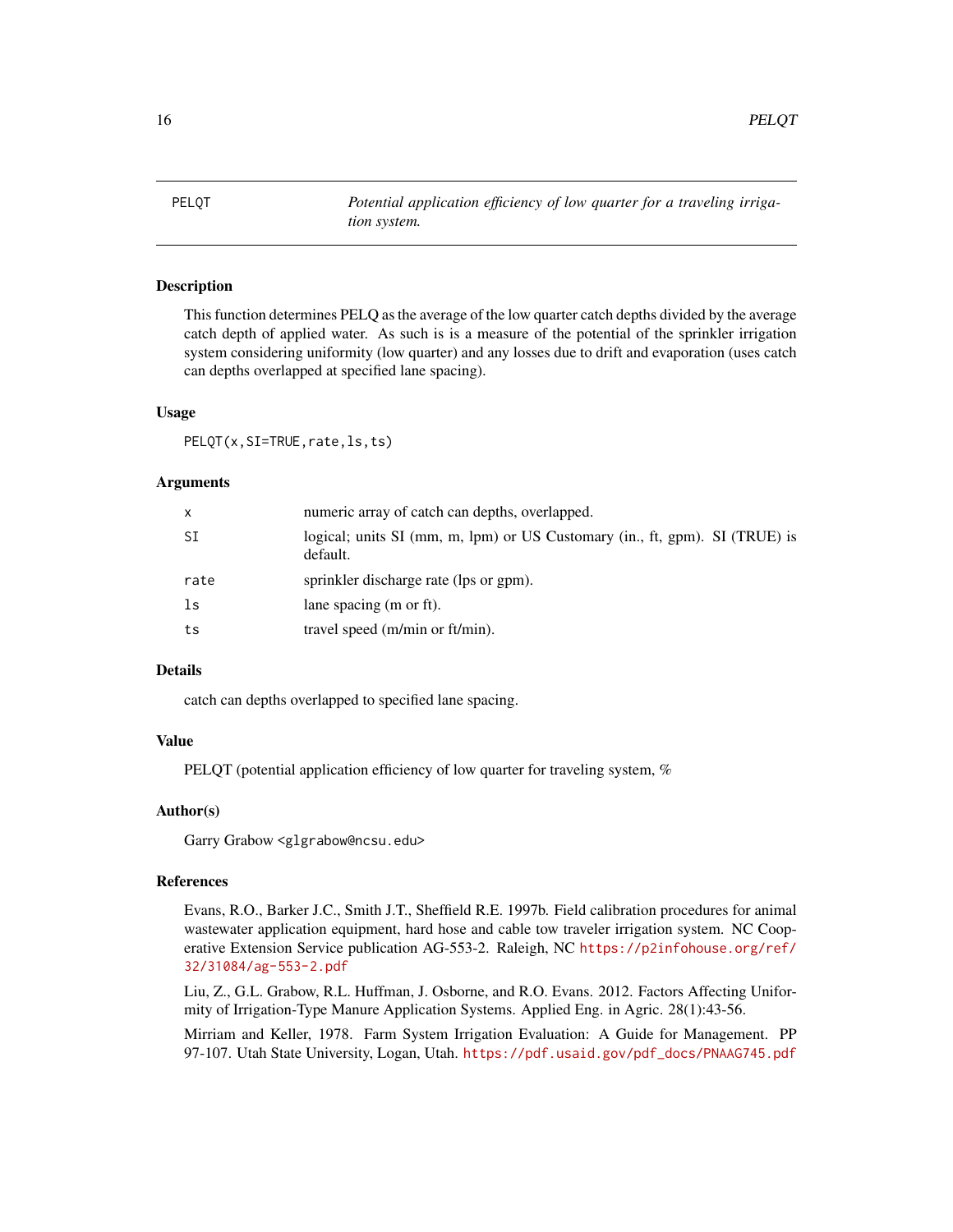#### <span id="page-16-0"></span>plotss and the plot of the set of the set of the set of the set of the set of the set of the set of the set of the set of the set of the set of the set of the set of the set of the set of the set of the set of the set of t

#### See Also

[PELQ](#page-13-1),[travunif](#page-21-1)

#### Examples

```
#see pp 41-43 of reference document
SI<-FALSE # use U.S. customary units
left<-c(0.94,0.80,0.59,0.61,0.50,0.42,0.33,0.07)
right<-c(0.73,0.81,0.92,0.64,0.50,0.27,0.20,0.13)
ls<-224;gs<-20
#first call travunif to return overlapped data given gage spacing and lane spacing
out<-travunif(ls,gs,left,right)
x<-out$o.depths
rate<-197 # 197 gpm sprinkler discharge rate (measured)
PELQT(x, SI=FALSE, rate, ls, 1.5)#call PELQ for traveling systems
```
plotss *Plot a plan view of sprinklers and catch cans with collected depths.*

#### Description

plots a densigram with optional contour plot of catch can depths, with an option to label points. Both contour and point labeling are invoked by default (TRUE).

#### Usage

```
plotss(cdata,sploc,con=TRUE,xlab=NULL,ylab=NULL,xlim=NULL,
ylim=NULL,main=NULL,labelpoints=TRUE,pos=1,spklab=NULL,
pch=16,cex=0.8,edastat=FALSE,...)
```
#### Arguments

| cdata       | n x 3 matrix of catch can data; 1st column x, 2nd column y can locations, 3rd<br>column catch depths                    |
|-------------|-------------------------------------------------------------------------------------------------------------------------|
| sploc       | n x 2 matrix of sprinkler location data; 1st column xi, second column yi. i=4 for<br>4 sprinklers with cans in-between. |
| con         | Logical; TRUE to overlay contour plot on densigram.                                                                     |
| xlab        | label for x axis of plot.                                                                                               |
| ylab        | label for y axis of plot.                                                                                               |
| xlim        | bounds of x-axis.                                                                                                       |
| ylim        | bounds of y-axis.                                                                                                       |
| main        | main title for plot.                                                                                                    |
| labelpoints | logical; plot amounts at can locations? Default is TRUE.                                                                |
| pos         | if labelpoints=TRUE, position of point labels, see text                                                                 |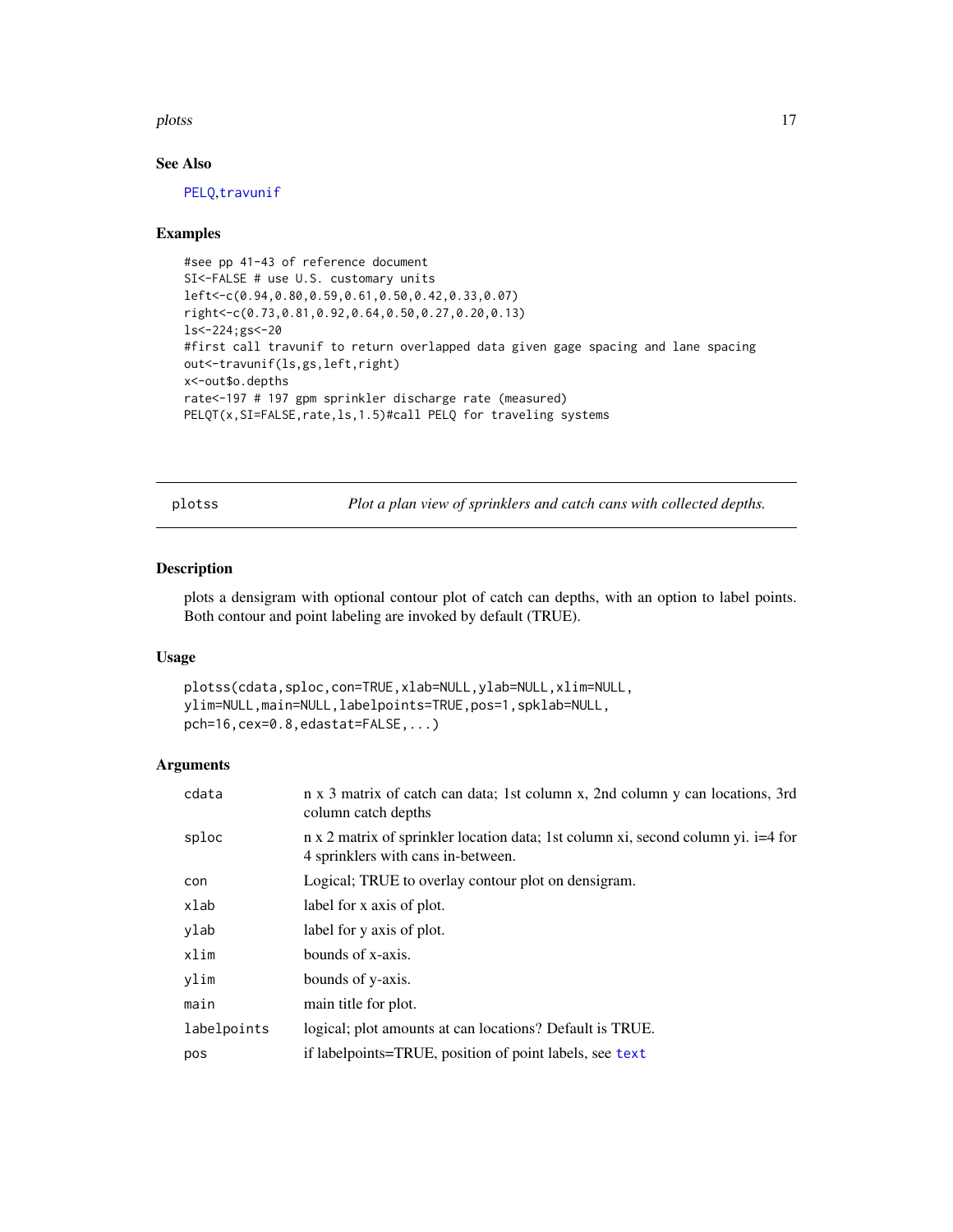<span id="page-17-0"></span>18 plots and the plots of the plots of the plots of the plots of the plots of the plots of the plots of the plots of the plots of the plots of the plots of the plots of the plots of the plots of the plots of the plots of t

| spklab   | character vector of labels for sprinklers. Defaults to bold italic to distinguish<br>from can labels. |
|----------|-------------------------------------------------------------------------------------------------------|
| pch      | symbol type. See par.                                                                                 |
| cex      | scaling factor for plotting points and point labels. See par.                                         |
| edastat  | Logical; call eda.stat function for stats on catch depths?                                            |
| $\ddots$ | further graphical parameters to pass to internal calls to plot. default                               |

#### Value

densigram (from [interp](#page-0-0) with optional contour plot overlay) and optional summary catch can statistics. Returned object is par(usr) to obtain x,y user coordinates for scaling subsequent plotting of low level plot functions on plotted densigram.

#### Note

requires interp package

#### Author(s)

Garry Grabow <glgrabow@ncsu.edu>

#### See Also

#### [interp](#page-0-0), [contour](#page-0-0)

#### Examples

```
# set sprinkler locations (ft here)
sprinklerx<-c(0,0,60,60)
sprinklery<-c(60,0,60,0)
sploc<-cbind(sprinklerx,sprinklery)
#construct can data matrix
gage.space<-15
x<-c(rep(7.5,4),rep(22.5,4),rep(37.5,4),rep(52.5,4))
y<-rep(seq(52.5,7.5,-gage.space),4)
depth<-c(0.3,0.32,0.26,0.26,0.16,0.32,0.14,0.41,
0.14,0.27,0.38,0.34,0.29,0.32,0.45,0.25)
cdata<-cbind(x,y,depth)
plotss(cdata,sploc,xlab="ft",ylab="ft")
#now grey scale colors, pass "col"
plotss(cdata,sploc,xlab="ft",ylab="ft",col=grey.colors(16))
```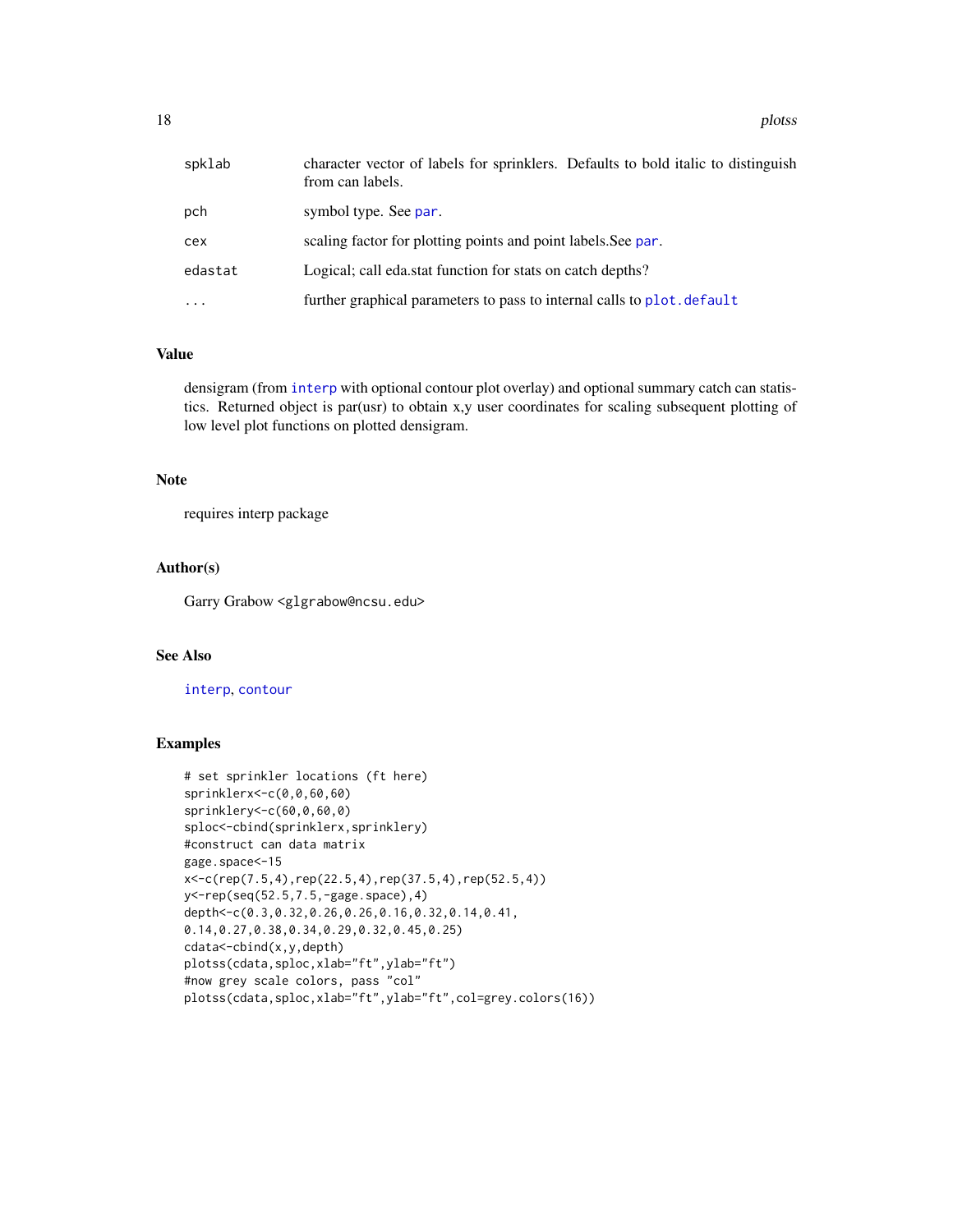<span id="page-18-0"></span>

#### Description

generates quantiles at 0.1, 1,5,10-90, 95, 99, 99,9 percentiles.

#### Usage

quart(x)

#### Arguments

x numeric array

#### Details

Uses 'stats::quantile'

#### Value

named list with following items:

| quantiles at 0.1, 1,5,10-90, 95, 99, 99,9 percentiles         |
|---------------------------------------------------------------|
| interquartile range - i.e., 75th quantile minus 25th quantile |

#### Author(s)

Garry Grabow <glgrabow@ncsu.edu>

## See Also

[quantile](#page-0-0),[eda.stats](#page-10-1)

#### Examples

# quantiles for random normal data x<-rnorm(25,10,1) xn<-quart(x)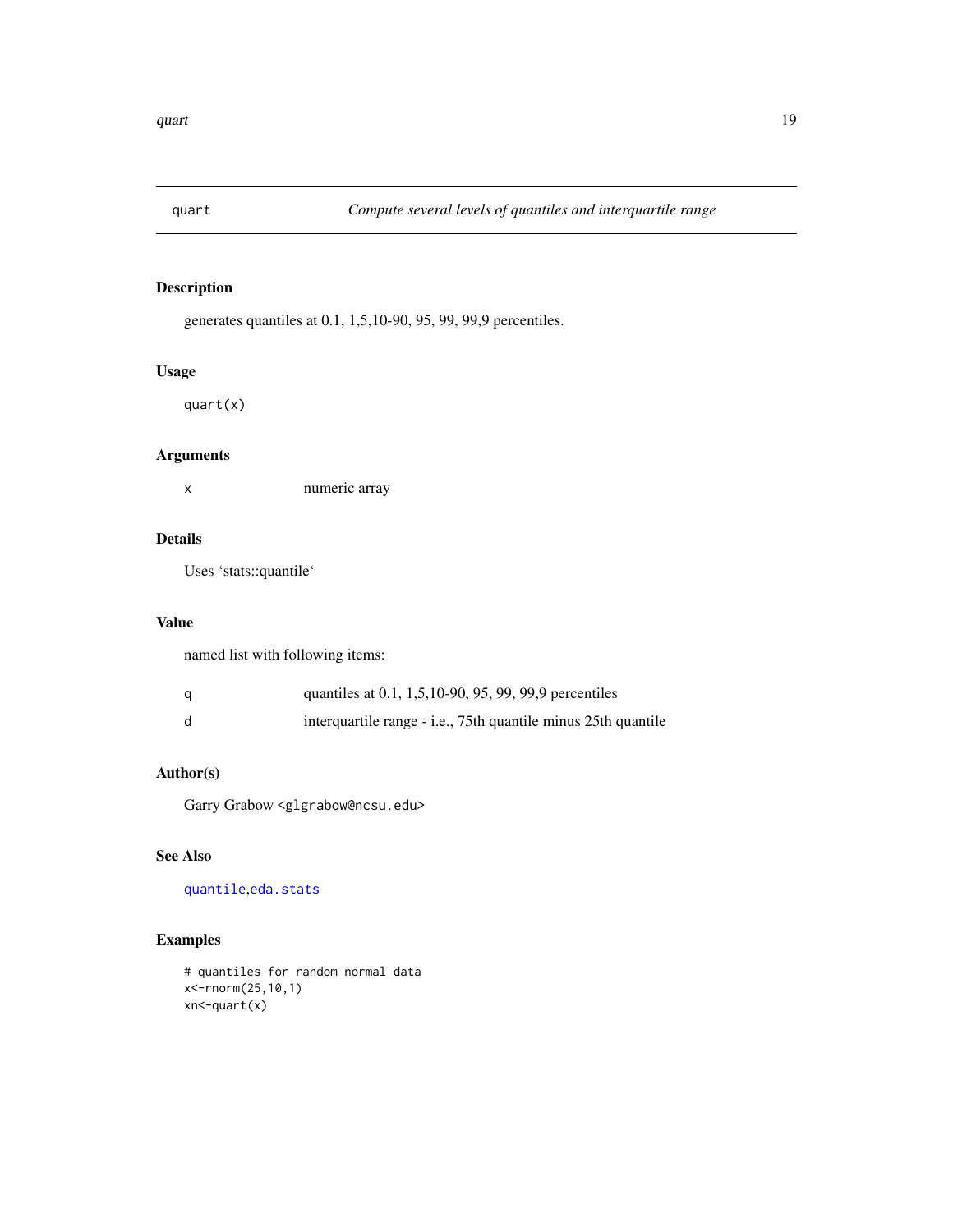<span id="page-19-1"></span><span id="page-19-0"></span>

#### Description

plots points generated from an 'stats::ecdf' object with x and y axis swapped (x is cumulative frequency) and with y axis reversed so that  $min(y)=0$  is at top. Plots points without step function lines.

#### Usage

```
rotecdf(x,target=NA,xlab=NULL,ylab=NULL,...)
```
#### Arguments

| x         | numeric array                                                                       |
|-----------|-------------------------------------------------------------------------------------|
| target    | target, a constant, e.g., target depth of irrigation.                               |
| xlab      | label for x axis, standard default provided.                                        |
| vlab      | label for y axis, e.g., depth applied. Default is name of object x if not supplied. |
| $\ddotsc$ | further graphical parameters to pass to internal calls to plot. default             |
|           |                                                                                     |

#### Details

A minimum y of 0 is forced such that the plot can be interpreted at 0 being ground surface. If 'target' is supplied, a horizontal line at the value of target is drawn. Points and area below the target line indicate water applied in excess of the target amount.

#### Value

rotated ecdf plot.

#### Note

Wrapper functions for internally called plot and sub-plot functions within 'rotecfd' prevent warnings and errors for graphical parameters passed via '...' that are not recognized by subplolot functions, i.e., [abline](#page-0-0), [text](#page-0-0). Therefore not all graphical parameters passed via '...' will be realized in the generated plot.

#### Author(s)

Garry Grabow <glgrabow@ncsu.edu>

#### See Also

[sfplot](#page-20-1), [ecdf](#page-0-0)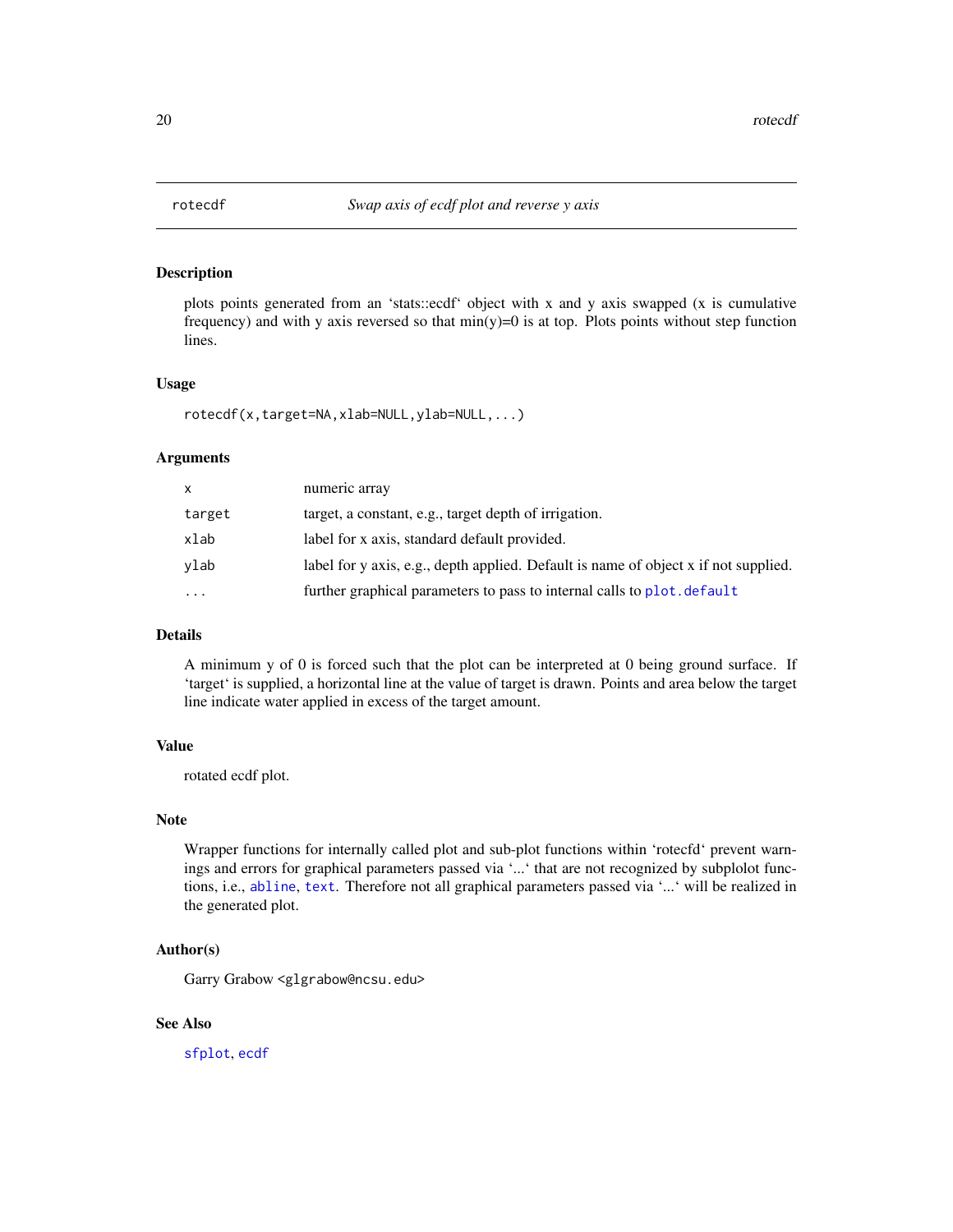#### <span id="page-20-0"></span>sfplot 21

#### Examples

```
target<-3
# generate data with mean of target amount and high variability (non-uniformity)
x<-rnorm(25,3,1.75)
rotecdf(x,target,ylab="depth applied (caught)")
# generate data with mean of target amount and low varibility (uniformity)
xx<-rnorm(25,3,0.5)
#no y axis label provided - defaults to array object name. Pass additional non-default
#graphical parameters
rotecdf(xx,target,lty=2,pch=2)
```
<span id="page-20-1"></span>sfplot *Create step function plot (of catch can depths).*

#### Description

Uses an 'stats::ecdf' object to plot a step function plot with cumulative frequency on x axis and input array (catch can depths) on y axis with y-axis reversed  $(\min(y)= 0$  at top of y-axis). Top of plot represents soil surface.

#### Usage

sfplot(x,target=NA,xlab=NULL,ylab=NULL,...)

#### Arguments

| x         | numeric array                                                                       |
|-----------|-------------------------------------------------------------------------------------|
| target    | target, a constant, e.g., target depth of irrigation.                               |
| xlab      | label for x axis, standard default provided.                                        |
| vlab      | label for y axis, e.g., depth applied. Default is name of object x if not supplied. |
| $\ddotsc$ | further graphical parameters to pass to internal calls to plot. default             |

#### Details

Plot includes step function lines unlike [rotecdf](#page-19-1). A minimum y of 0 is forced such that the plot can be interpreted as 0 being ground surface. If "target" is supplied, a horizontal line at the value of target is drawn. Points and area below the target line indicate water applied in excess of the target amount.

#### Value

Step function plot as empirical cumulative distribution function with x on y-axis and  $f(x)$ , i.e., cum. prob., on x-axis.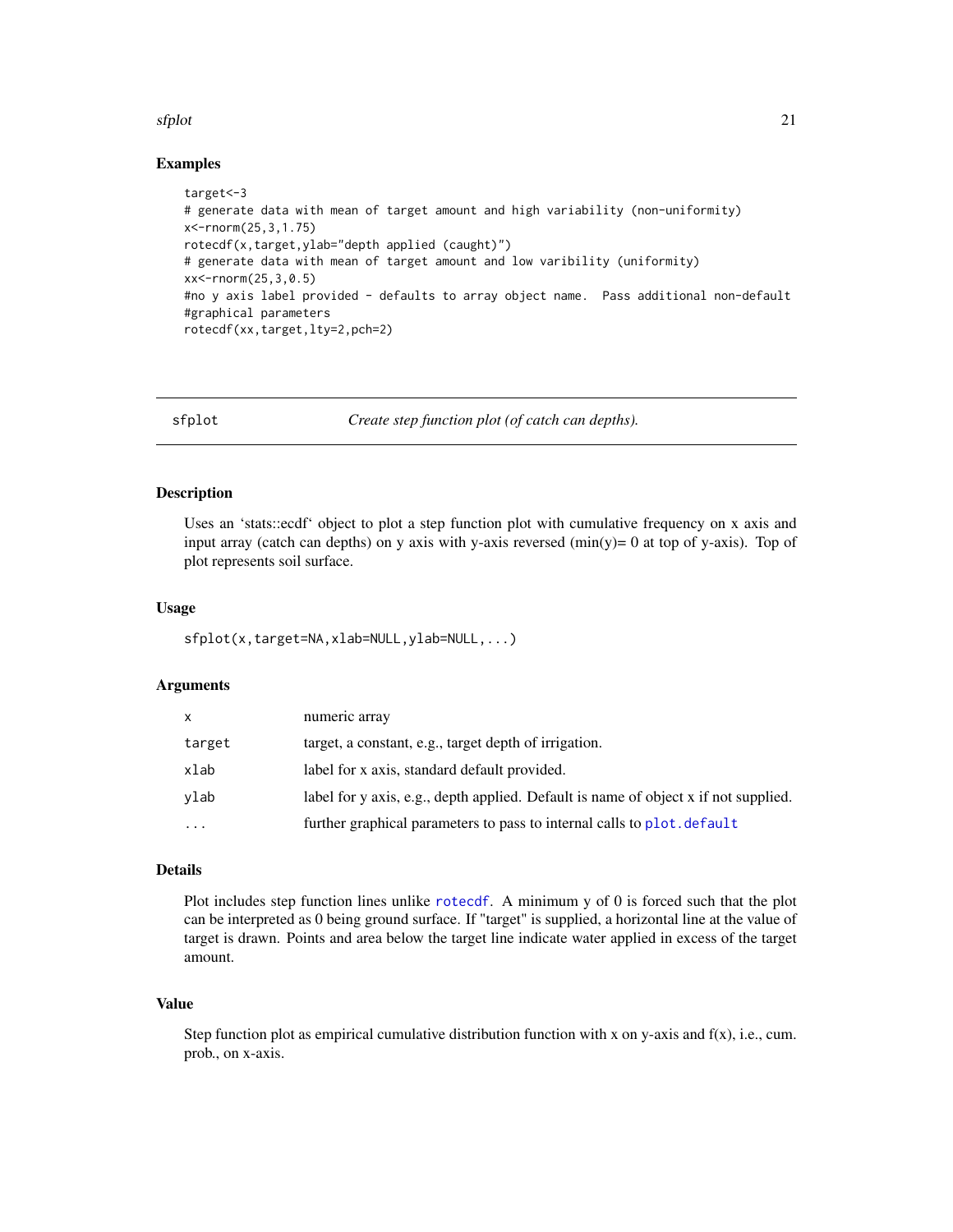#### <span id="page-21-0"></span>Note

Wrapper functions for internally called plot and sub-plot functions within 'rotecfd' prevent warnings and errors for graphical parameters passed via '...' that are not recognized by subplolot functions, i.e., [abline](#page-0-0), [text](#page-0-0). Therefore not all graphical parameters passed via '...' will be realized in the generated plot.

#### Author(s)

Garry Grabow <glgrabow@ncsu.edu>

#### See Also

[rotecdf](#page-19-1),[stepfun](#page-0-0),[ecdf](#page-0-0)

#### Examples

```
target<-3
# generate data with mean of target amount and high variability (non-uniformity)
x<-rnorm(25,3,1.75)
sfplot(x,target,ylab="depth applied (caught)")
# generate data with mean of target amount and low varibility (uniformity)
xx<-rnorm(25,3,0.5)
sfplot(xx,target)#no y axis label provided - defaults to array object name
#customize graphical parameters
sfplot(xx,target,main="Good uniformity",xlab="cum. probability",lwd=2, col="blue")
```
<span id="page-21-1"></span>travunif *Compute CU and DU of traveling gun irrigation systems*

#### Description

This function computes 3 values of sprinkler irrigation distribution uniformity - CU (Christiansen's coefficient of uniformity), DU (dist. unif. of low quarter), DU.lh (dist. unif. of low half) for traveling gun irrigation systems. Data from a single transect of catch cans from one hard hose pull is used, and data is overlapped to account for additional contribution from adjacent traveler pulls. Overlapped catch depths are also returned.

#### Usage

```
travunif(ls,cs,lcdata,rcdata,site=NULL,plot=TRUE)
```
#### Arguments

| ls            | lane spacing.                                                                     |
|---------------|-----------------------------------------------------------------------------------|
| $\mathsf{cs}$ | catch can spacing.                                                                |
| lcdata        | catch can data from cans left of hose - order is from closet to hose outward.     |
| rcdata        | catch can data from cans right of hose - order is from closet to hose outward.    |
| site          | optional character label for location (site) of evaluation - used in plot titles. |
| plot          | logical argument to invoke plotting, default is TRUE.                             |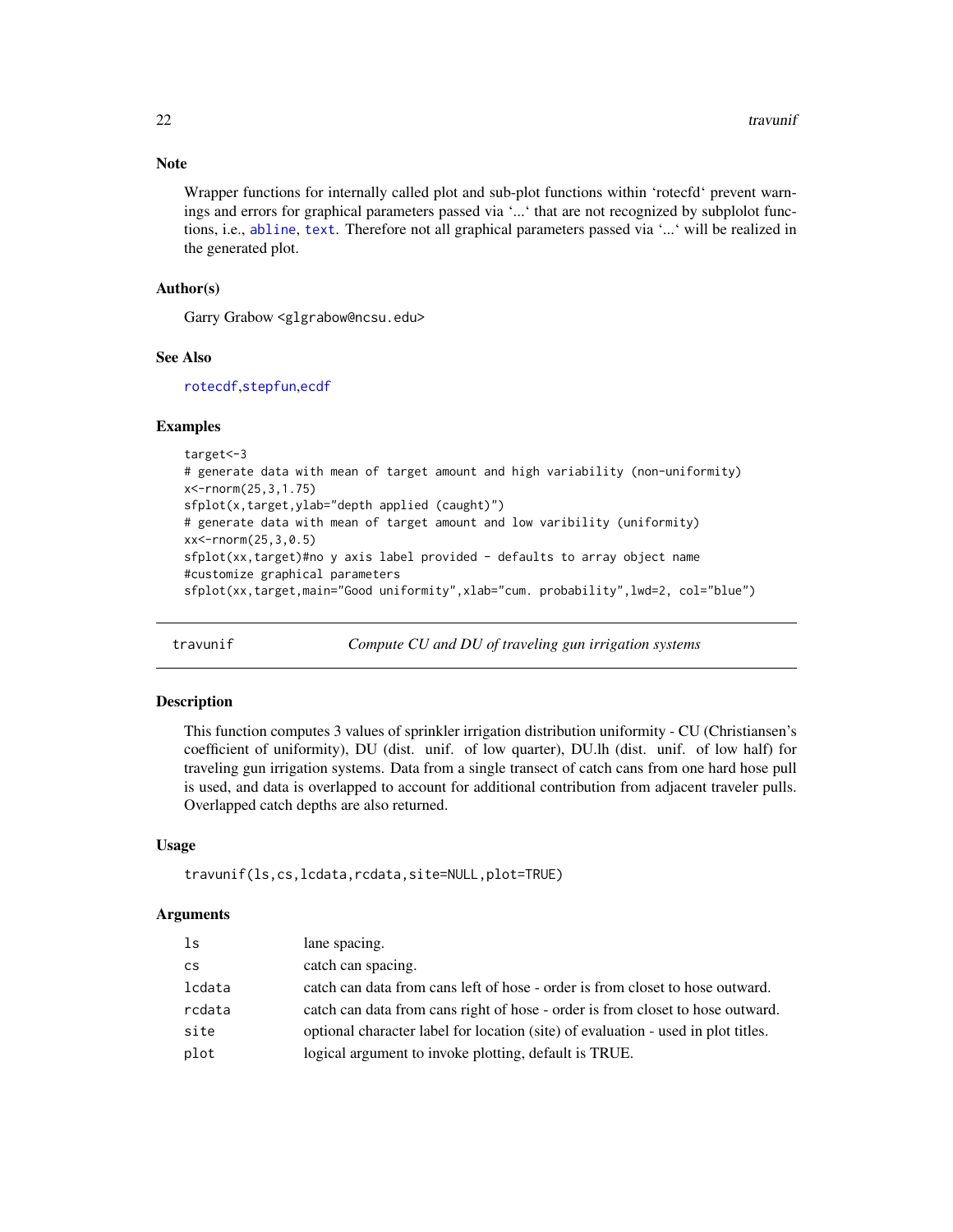#### <span id="page-22-0"></span>travunif 23

#### Details

It is not necessary that lcdata and rcdata be of equal length. This might occur if windy conditions prevail and the wetted width of one side is greater than another, and data is not entered for empty cans. The function will automatically assign 0 depths to the "missing" catch cans if not explicitly done. While using volume instead of depth data will result in the same uniformity values, depth is more intuitive and will be required if the 'o.depths' output will be used to compute 'PELQT'.

#### Value

A named list with the following items:

| o.depths | collected depths as overlapped within travel lane                                                |
|----------|--------------------------------------------------------------------------------------------------|
| CU       | CU from catch can data with overlap from adjacent lanes                                          |
| DUlh     | DU low half (using function $DU$ . 1h) from catch can data with overlap from ad-<br>jacent lanes |
| DU       | DU from catch can data with overlap from adjacent lanes                                          |
|          |                                                                                                  |

#### Author(s)

Garry Grabow <glgrabow@ncsu.edu>

#### References

Evans, R.O., Barker J.C., Smith J.T., Sheffield R.E. 1997b. Field calibration procedures for animal wastewater application equipment, hard hose and cable tow traveler irrigation system. NC Cooperative Extension Service publication AG-553-2. Raleigh, NC

Liu, Z., G.L. Grabow, R.L. Huffman, J. Osborne, and R.O. Evans. 2012. Factors Affecting Uniformity of Irrigation-Type Manure Application Systems. Applied Eng. in Agric. 28(1):43-56.

#### See Also

[PELQT](#page-15-1)

#### Examples

```
# units can be SI or US Customary, e.g.
# SI - mm for catch can data and m for lane and catch
# can spacing
# U.S. cust. - in. for catch can data and ft for lane
# and catch can spacing
left<-c(0.17,0.22,0.18,0.21,0.13,0.05,0.02,0) # units are in.
right<-c(0.16,0.2,0.21,0.2,0.21,0.13,0.06,0.02)
ls<-165;gs<-16 # units are ft
travunif(ls,gs,left,right)
```